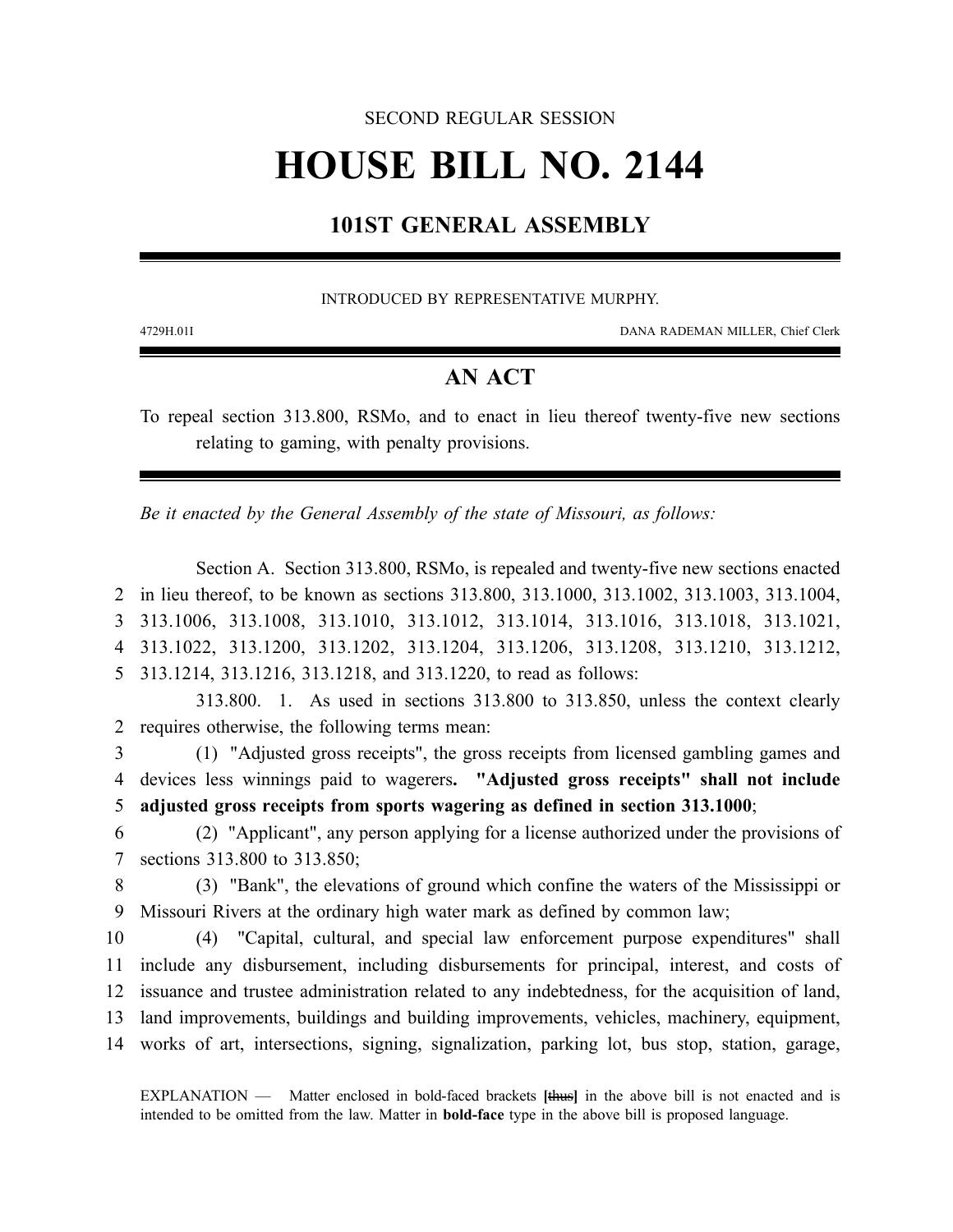terminal, hanger, shelter, dock, wharf, rest area, river port, airport, light rail, railroad, other mass transit, pedestrian shopping malls and plazas, parks, lawns, trees, and other landscape, convention center, roads, traffic control devices, sidewalks, alleys, ramps, tunnels, overpasses and underpasses, utilities, streetscape, lighting, trash receptacles, marquees, paintings, murals, fountains, sculptures, water and sewer systems, dams, drainage systems, creek bank restoration, any asset with a useful life greater than one year, cultural events, and any expenditure related to a law enforcement officer deployed as horse-mounted patrol, school resource or drug awareness resistance education (D.A.R.E) officer;

 (5) "Cheat", to alter the selection of criteria which determine the result of a gambling game or the amount or frequency of payment in a gambling game;

(6) "Commission", the Missouri gaming commission;

 (7) "Credit instrument", a written check, negotiable instrument, automatic bank draft or other authorization from a qualified person to an excursion gambling boat licensee or any of its affiliated companies licensed by the commission authorizing the licensee to withdraw the amount of credit extended by the licensee to such person from the qualified person's banking account in an amount determined under section 313.817 on or after a date certain of not more than thirty days from the date the credit was extended, and includes any such writing taken in consolidation, redemption or payment of a previous credit instrument, but does not include any interest-bearing installment loan or other extension of credit secured by collateral;

 (8) "Dock", the location in a city or county authorized under subsection 10 of section 313.812 which contains any natural or artificial space, inlet, hollow, or basin, in or adjacent to a bank of the Mississippi or Missouri Rivers, next to a wharf or landing devoted to the embarking of passengers on and disembarking of passengers from a gambling excursion but shall not include any artificial space created after May 20, 1994, and is located more than one thousand feet from the closest edge of the main channel of the river as established by the United States Army Corps of Engineers;

 (9) "Excursion gambling boat", a boat, ferry, other floating facility, or any nonfloating facility licensed by the commission on which gambling games are allowed;

(10) "Fiscal year", the fiscal year of a home dock city or county;

 (11) "Floating facility", any facility built or originally built as a boat, ferry or barge licensed by the commission on which gambling games are allowed;

 (12) "Gambling excursion", the time during which gambling games may be operated on an excursion gambling boat whether docked or during a cruise;

 (13) "Gambling game" includes, but is not limited to, games of skill or games of chance on an excursion gambling boat **[**but does not include gambling on sporting events**]**; provided such games of chance are approved by amendment to the Missouri Constitution;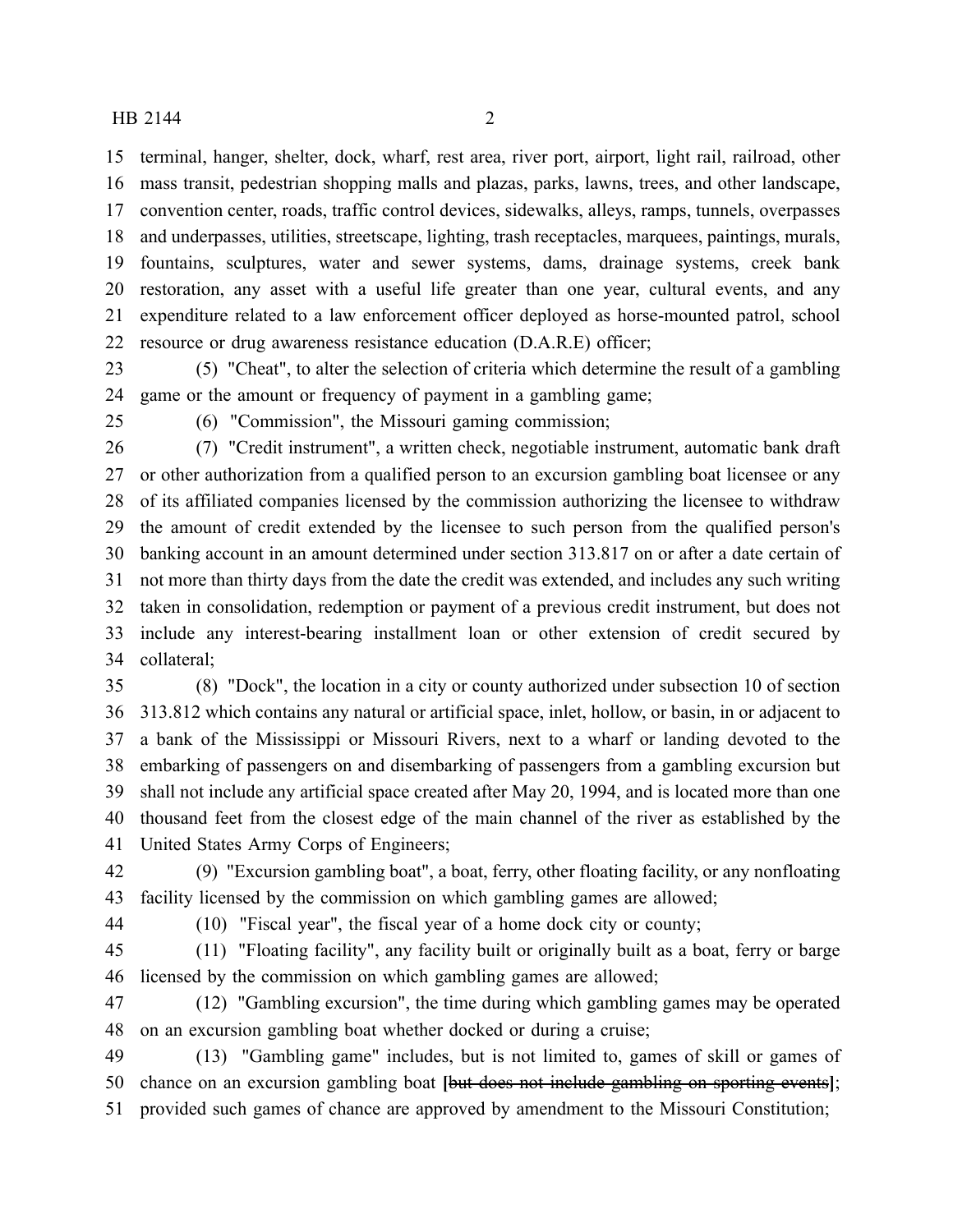(14) "Games of chance", any gambling game in which the player's expected return is not favorably increased by the player's reason, foresight, dexterity, sagacity, design, information or strategy;

 (15) "Games of skill", any gambling game in which there is an opportunity for the player to use the player's reason, foresight, dexterity, sagacity, design, information or strategy to favorably increase the player's expected return; including, but not limited to, the gambling games known as "poker", "blackjack" (twenty-one), "craps", "Caribbean stud", "pai gow poker", "Texas hold'em", "double down stud", **"sports wagering",** and any video representation of such games;

(16) "Gross receipts", the total sums wagered by patrons of licensed gambling games;

 (17) "Holder of occupational license", a person licensed by the commission to perform an occupation within excursion gambling boat operations which the commission has identified as requiring a license;

(18) "Licensee", any person licensed under sections 313.800 to 313.850;

 (19) "Mississippi River" and "Missouri River", the water, bed and banks of those rivers, including any space filled wholly or partially by the water of those rivers in a manner approved by the commission but shall not include any artificial space created after May 20, 1994, and is located more than one thousand feet from the closest edge of the main channel of the river as established by the United States Army Corps of Engineers;

 (20) "Nonfloating facility", any structure within one thousand feet of the Missouri or Mississippi River that contains at least two thousand gallons of water beneath or inside the facility either by an enclosed space containing such water or in rigid or semirigid storage containers or structures;

 (21) "Supplier", a person who sells or leases gambling equipment and gambling supplies to any licensee.

 2. (1) In addition to the games of skill defined in this section, the commission may approve other games of skill upon receiving a petition requesting approval of a gambling game from any applicant or licensee. The commission may set the matter for hearing by serving the applicant or licensee with written notice of the time and place of the hearing not less than five days prior to the date of the hearing and posting a public notice at each commission office. The commission shall require the applicant or licensee to pay the cost of placing a notice in a newspaper of general circulation in the applicant's or licensee's home dock city or county. The burden of proof that the gambling game is a game of skill is at all times on the petitioner. The petitioner shall have the affirmative responsibility of establishing the petitioner's case by a preponderance of evidence including:

(a) Is it in the best interest of gaming to allow the game; and

(b) Is the gambling game a game of chance or a game of skill?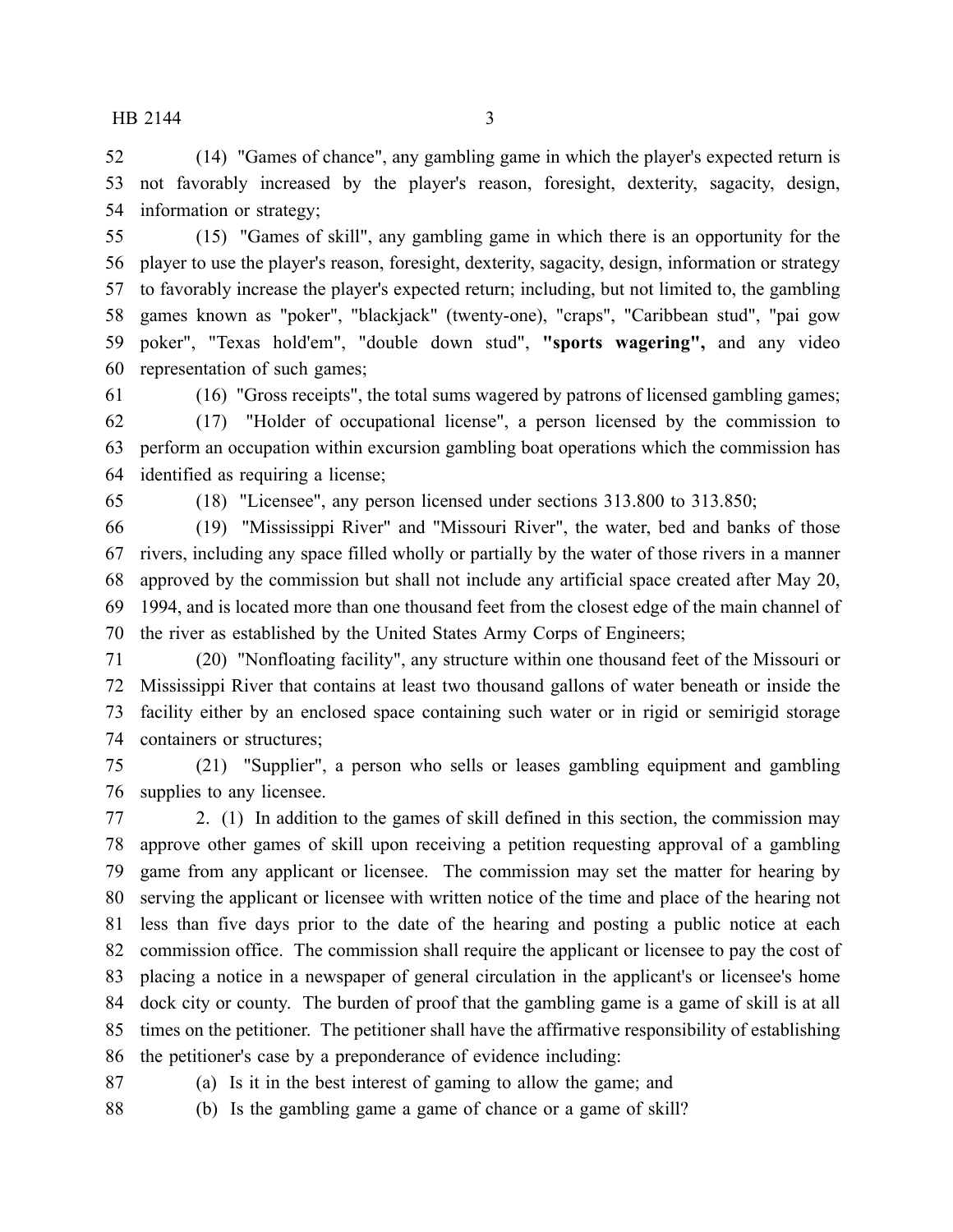(2) All testimony shall be given under oath or affirmation. Any citizen of this state shall have the opportunity to testify on the merits of the petition. The commission may subpoena witnesses to offer expert testimony. Upon conclusion of the hearing, the commission shall evaluate the record of the hearing and issue written findings of fact that shall be based exclusively on the evidence and on matters officially noticed. The commission shall then render a written decision on the merits which shall contain findings of fact, conclusions of law and a final commission order. The final commission order shall be within thirty days of the hearing. Copies of the final commission order shall be served on the petitioner by certified or overnight express mail, postage prepaid, or by personal delivery.

**313.1000. As used in sections 313.1000 to 313.1022, the following terms shall mean:**

**(1) "Adjusted gross receipts":**

 **(a) The total of all cash and cash equivalents received by a sports wagering operator from sports wagering minus the total of:**

 **a. All cash and cash equivalents paid out as winnings to sports wagering patrons;**

 **b. The actual costs paid by a sports wagering operator for any personal property or services distributed to sports wagering patrons as prizes;**

**c. Voided or cancelled wagers;**

**d. Free play or promotional credits; and**

**e. Uncollectible sports wagering receivables, not to exceed the lesser of:**

 **(i) A reasonable provision for uncollectible patron checks, automated clearing house (ACH) transactions, debit card transactions, and credit card transactions received from sports wagering operations; or**

 **(ii) Two percent of the total of all sums, including checks, whether collected, less the amount paid out as winnings to sports wagering patrons. For purposes of this section, a counter or personal check that is invalid or unenforceable under this section is considered cash received by the sports wagering operator from sports wagering**

**operations; and**

 **(b) If the amount of adjusted gross receipts on a gaming day is a negative figure, the certificate holder shall remit no sports wagering tax for that gaming day. Any negative adjusted gross receipts shall be carried over and calculated as a deduction on the subsequent gaming days until the negative figure has been brought to a zero balance;**

 **(2) "Certificate holder", a licensed applicant issued a certificate of authority by the commission;**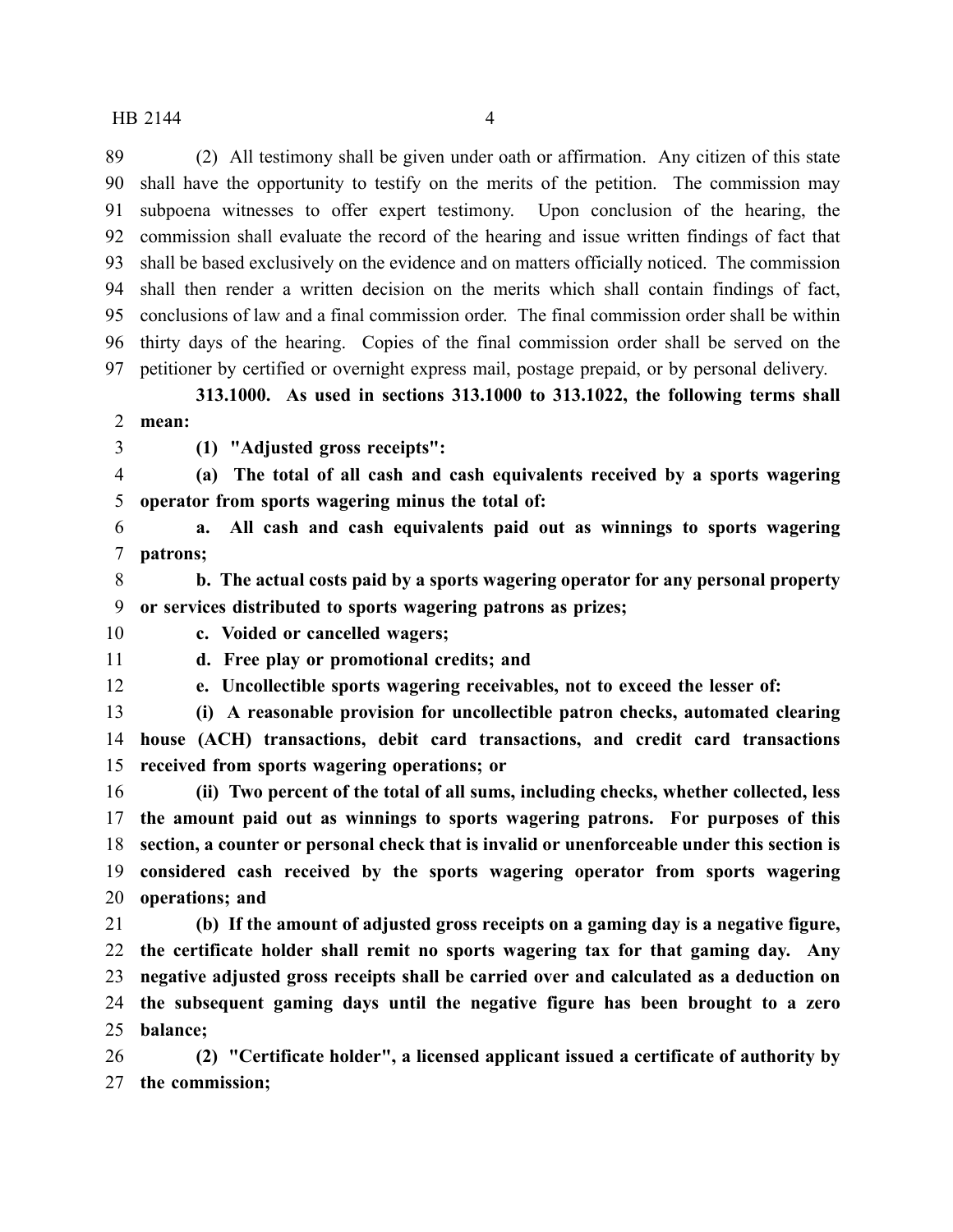**(3) "Certificate of authority", a certificate issued by the commission authorizing a licensed applicant to conduct sports wagering under sections 313.1000 to 313.1022;**

**(4) "Commission", the Missouri gaming commission;**

**(5) "Department", the department of revenue;**

 **(6) "Esports", athletic and sporting events involving electronic sports and competitive video games;**

 **(7) "Excursion gambling boat", the same meaning as defined under section 313.800;**

 **(8) "Gross receipts", the total amount of cash and cash equivalents paid by sports wagering patrons to a sports wagering operator to participate in sports wagering;**

 **(9) "Interactive sports wagering platform" or "platform", a person that offers sports wagering over the internet, including on websites and mobile devices, on behalf of a certificate holder;**

 **(10) "Licensed applicant", a person holding a license issued under section 313.807 to operate an excursion gambling boat;**

**(11) "Licensed facility", an excursion gambling boat licensed under this chapter;**

 **(12) "Licensed supplier", a person holding a supplier's license issued by the commission;**

**(13) "Occupational license", a license issued by the commission;**

 **(14) "Person", an individual, sole proprietorship, partnership, association, fiduciary, corporation, limited liability company, or any other business entity;**

 **(15) "Sports wagering", wagering conducted under sections 313.1000 to 313.1022 on athletic and sporting events involving human competitors including, but not limited to, esports, or on other events as approved by the commission. "Sports wagering" shall not include moneys spent to participate in paid fantasy sports under sections 313.900 to 313.955;**

 **(16) "Sports wagering device", a mechanical, electrical, or computerized contrivance, terminal, device, apparatus, piece of equipment, or supply approved by the commission for conducting sports wagering under sections 313.1000 to 313.1022. "Sports wagering device" shall not include a device used by a sports wagering patron to access an interactive sports wagering platform;**

 **(17) "Sports wagering operator" or "operator", a certificate holder or an interactive sports wagering platform offering sports wagering on behalf of a certificate holder;**

 **(18) "Supplier's license", a license issued by the commission under section 313.807.**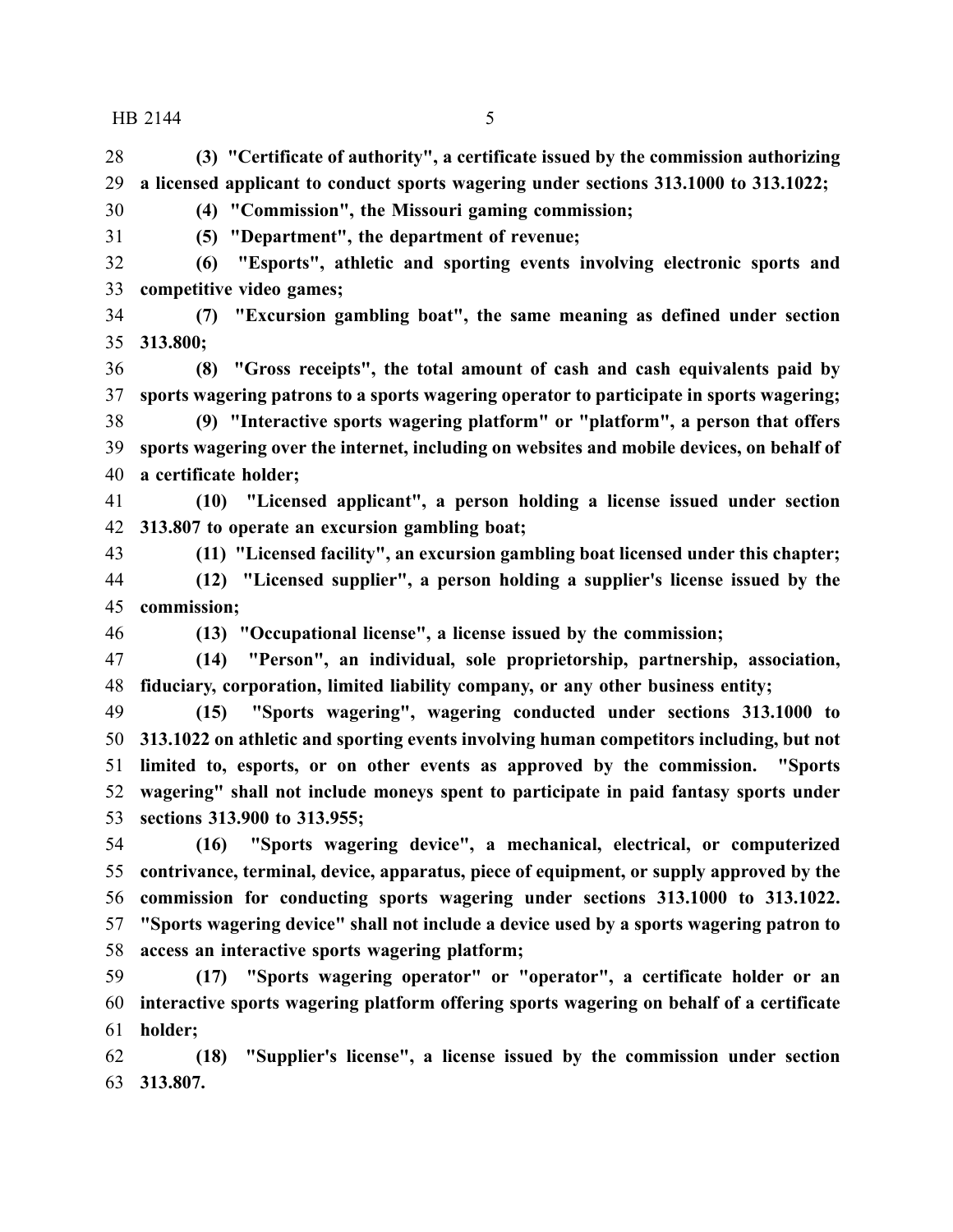**313.1002. 1. The state of Missouri shall be exempt from the provisions of 15 U.S.C. Section 1172, as amended.**

 **2. All shipments of gambling devices used to conduct sports wagering under sections 313.1000 to 313.1022 to licensed applicants or certificate holders, the registering, recording, and labeling of which have been completed by the manufacturer or dealer thereof in accordance with 15 U.S.C. Sections 1171 to 1178, as amended, shall be legal shipments of gambling devices into this state.**

**313.1003. 1. Sports wagering shall not be offered in this state except by a licensed facility.**

**2. A licensed facility may offer sports wagering:**

**(1) In person at the licensed facility; and**

 **(2) Over the internet via an interactive sports wagering platform to persons physically located in this state.**

**313.1004. 1. The commission shall adopt rules to implement the provisions of sections 313.1000 to 313.1022. Any rule or portion of a rule, as that term is defined in section 536.010, that is created under the authority delegated in this section shall become effective only if it complies with and is subject to all of the provisions of chapter 536 and, if applicable, section 536.028. This section and chapter 536 are nonseverable, and if any of the powers vested with the general assembly pursuant to chapter 536 to review, to delay the effective date, or to disapprove and annul a rule are subsequently held unconstitutional, then the grant of rulemaking authority and any rule proposed or adopted after August 28, 2022, shall be invalid and void.**

 **2. Rules adopted under this section shall include, but not be limited to, the following:**

 **(1) Standards and procedures to govern the conduct of sports wagering, including the manner in which:**

**(a) Wagers are received;**

**(b) Payouts are paid; and**

**(c) Point spreads, lines, and odds are disclosed;**

 **(2) Standards governing how a certificate holder offers sports wagering over the internet through an interactive sports wagering platform to patrons physically located in Missouri;**

 **(3) The manner in which a certificate holder's books and financial records relating to sports wagering are maintained and audited, including standards for the daily counting of a certificate holder's gross receipts from sports wagering and standards to ensure that internal controls are followed; and**

**(4) Standards concerning the detection and prevention of compulsive gambling.**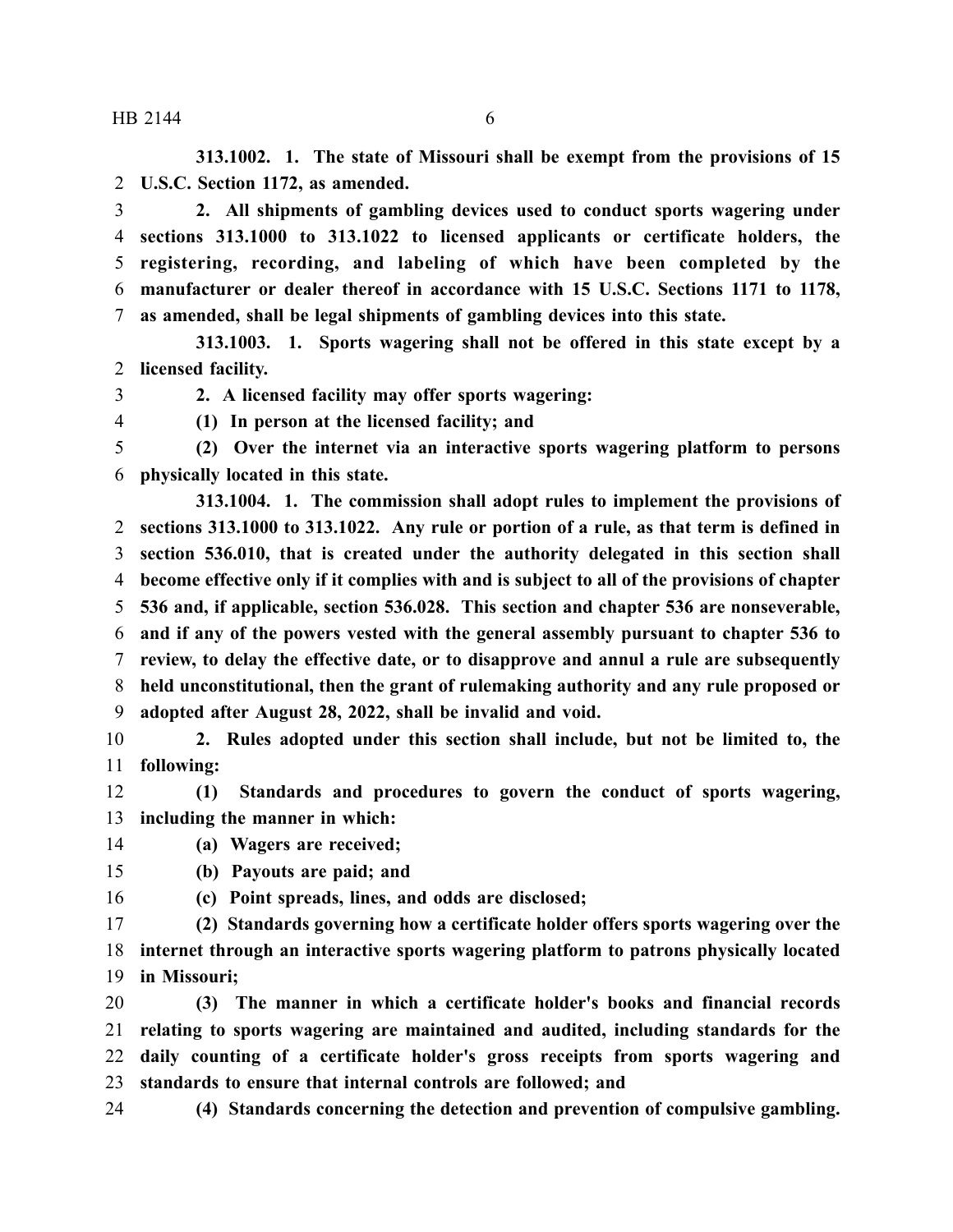**3. Rules adopted under this section shall require a certificate holder to make commercially reasonable efforts to do the following:**

 **(1) Designate an area within the licensed facility operated by the certificate holder for sports wagering conducted under sections 313.1000 to 313.1022;**

 **(2) Ensure the security and integrity of sports wagers accepted through an interactive sports wagering platform;**

 **(3) Ensure that the certificate holder's surveillance system covers all areas of the licensed facility in which sports wagering is conducted;**

 **(4) Allow the commission to be present through the commission's gaming agents in all areas of the certificate holder's licensed facility where sports wagering is conducted to do the following:**

 **(a) Ensure maximum security of the counting and storage of the sports wagering revenue received by the certificate holder;**

**(b) Certify the sports wagering revenue received by the certificate holder; and**

**(c) Receive complaints from the public;**

 **(5) Ensure that individuals who are under twenty-one years of age do not make sports wagers; and**

 **(6) Establish house rules specifying the amounts to be paid on winning wagers, the effect of schedule changes, and the source of the information used to determine the outcome of wagers. The house rules shall be displayed in the certificate holder's sports wagering area, posted on the certificate holder's or platform's internet site or mobile application for interactive sports wagering, and included in the terms and conditions of the certificate holder's or platform's interactive sports wagering system.**

 **4. The commission may enter into agreements with other jurisdictions to facilitate, administer, and regulate multi-jurisdictional sports betting by sports betting operators to the extent that entering into the agreement is consistent with state and federal laws and the sports betting agreement is conducted only in the United States.**

**313.1006. 1. A licensed applicant who wishes to offer sports wagering under sections 313.1000 to 313.1022 shall:**

 **(1) Submit an application to the commission in the manner prescribed by the commission for each licensed facility in which the licensed applicant wishes to conduct sports wagering; and**

 **(2) Pay an initial application fee of fifty thousand dollars, which shall be deposited in the gaming commission fund and distributed according to section 313.835.**

 **2. Upon receipt of the application and fee required under subsection 1 of this section, the commission shall issue a certificate of authority to a licensed applicant**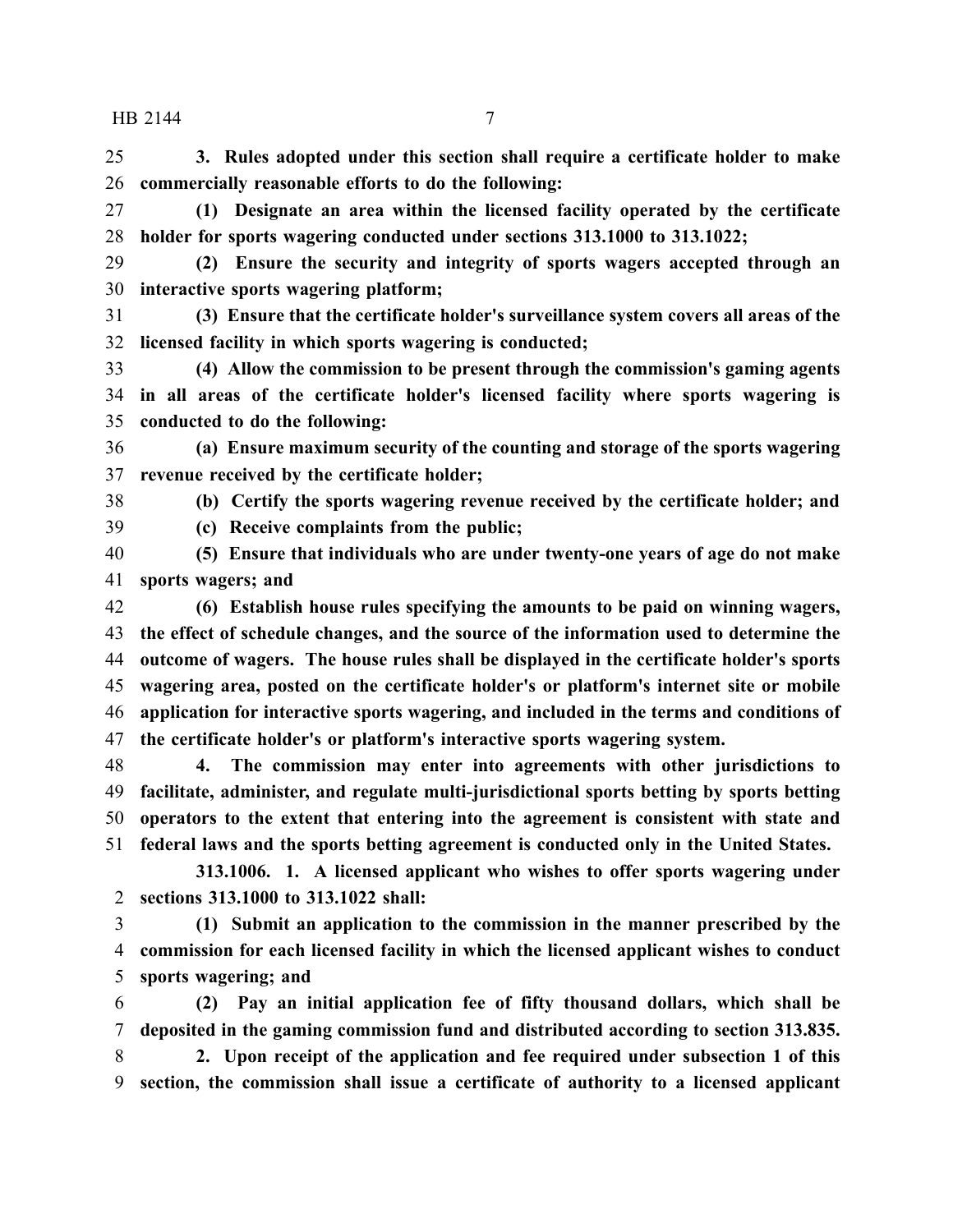**authorizing the licensed applicant to conduct sports wagering under sections 313.1000 to**

**313.1022 in a licensed facility or through an interactive sports wagering platform.**

**313.1008. 1. The commission shall test new sports wagering devices and new forms, variations, or composites of sports wagering under the terms and conditions that the commission considers appropriate prior to authorizing a certificate holder to offer a new sports wagering device or a new form, variation, or composite of sports wagering.**

 **2. (1) A certificate holder shall designate an area or areas within the certificate holder's licensed facility for conducting sports wagering.**

 **(2) A certificate holder may administer or contract with up to three individually branded interactive sports wagering platforms to administer interactive sports wagering on the certificate holder's behalf.**

 **3. (1) Sports wagering may be conducted with chips, tokens, electronic cards, cash, cash equivalents, debit or credit cards, other negotiable currency, online payment services, automated clearing houses, promotional funds, or any other means approved by the commission.**

 **(2) A certificate holder shall determine the minimum and maximum wagers in sports wagering conducted in the certificate holder's licensed facility.**

 **4. A certificate holder shall not permit any sports wagering on the premises of the licensed facility except as provided under subsection 2 of this section.**

 **5. A sports wagering device shall be approved by the commission and acquired by a certificate holder from a licensed supplier.**

 **6. The commission shall determine the occupations related to sports wagering that require an occupational license.**

 **7. A certificate holder may lay off one or more sports wagers. The commission may promulgate rules permitting certificate holders or platforms to employ systems that offset loss or manage risk in the operation of sports wagering under sections 313.1000 to 313.1022 through the use of liquidity pools in other jurisdictions in which the certificate holder, platform, an affiliate of the certificate holder or platform, or a third party also holds licenses to conduct sports wagering; provided that, at all times adequate protections are maintained to ensure sufficient funds are available to pay winnings to patrons.**

 **8. Subject to the approval of the commission, a certificate holder may contract with a third party to conduct sports wagering at the certificate holder's licensed facility. 313.1010. 1. An interactive sports wagering platform provider shall offer sports**

 **wagering on behalf of a certificate holder only if the interactive sports wagering platform holds an interactive sports wagering platform license issued by the commission.**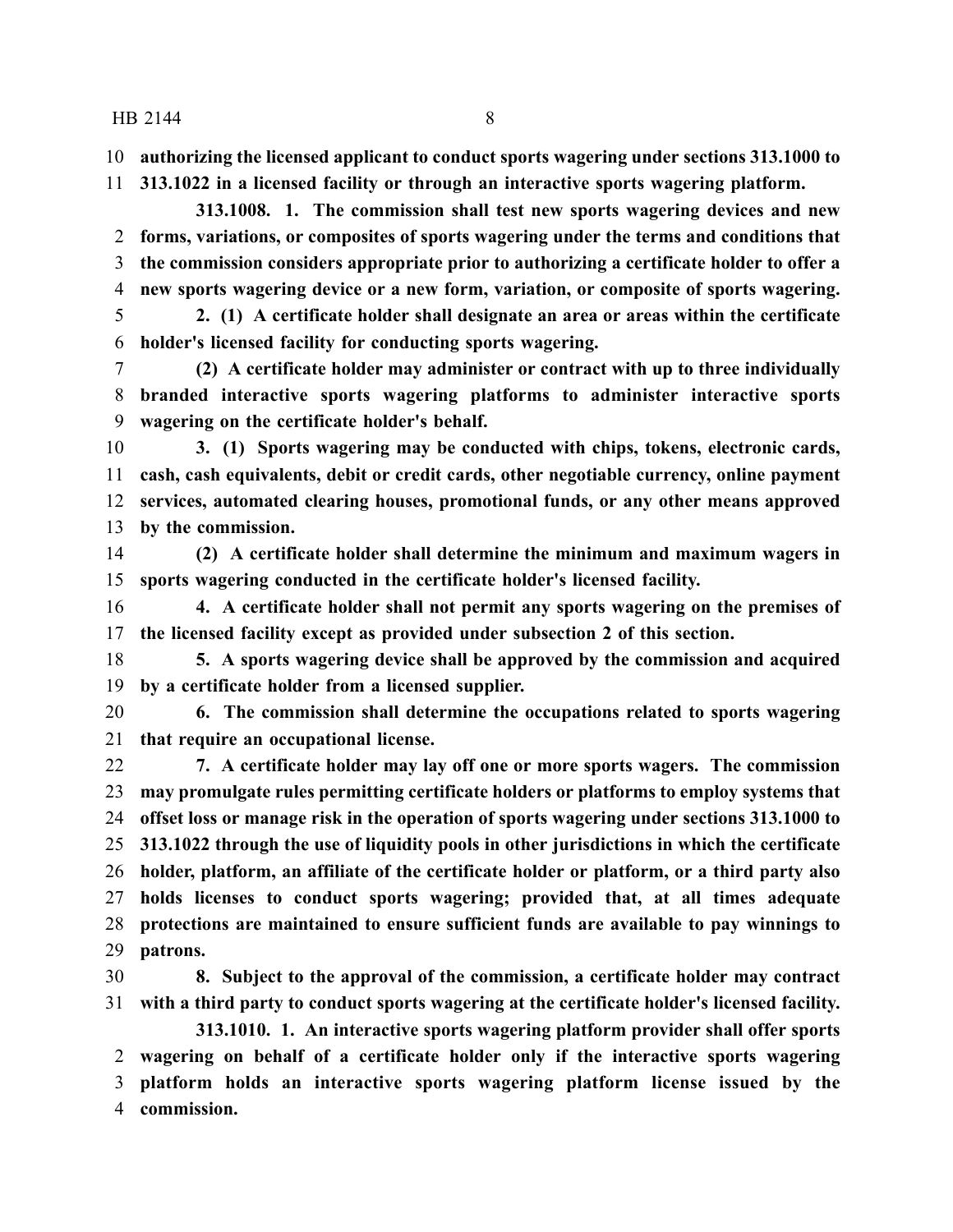**2. An applicant for an interactive sports wagering platform license shall:**

 **(1) Submit an application to the commission in the manner prescribed by the commission to verify the platform's eligibility under this section; and**

**(2) Pay an initial application fee of fifty thousand dollars.**

 **3. Each year on or before the anniversary date of the payment of the initial application fee under this section, an interactive sports wagering platform provider holding a license issued under this section shall pay to the commission an annual license renewal fee of twenty thousand dollars.**

 **4. Notwithstanding any other provision of law to the contrary, the following information shall be confidential and shall not be disclosed to the public unless required by court order or by any other provision of sections 313.1000 to 313.1022:**

**(1) An interactive sports wagering platform license application; and**

 **(2) All documents, reports, and data submitted by an interactive sports wagering platform provider to the commission containing proprietary information, trade secrets, financial information, or personally identifiable information about any person.**

**313.1012. 1. A certificate holder shall verify that a person placing a wager is of the legal minimum age for placing a wager under sections 313.1000 to 313.1022.**

 **2. The commission shall adopt rules and regulations for a sports wagering self- exclusion program consistent with those adopted under sections 313.800 to 313.850. Any rule or portion of a rule, as that term is defined in section 536.010, that is created under the authority delegated in this section shall become effective only if it complies with and is subject to all of the provisions of chapter 536 and, if applicable, section 536.028. This section and chapter 536 are nonseverable, and if any of the powers vested with the general assembly pursuant to chapter 536 to review, to delay the effective date, or to disapprove and annul a rule are subsequently held unconstitutional, then the grant of rulemaking authority and any rule proposed or adopted after August 28, 2022, shall**

**be invalid and void.**

 **3. The commission shall adopt rules to ensure that advertisements for sports wagering:**

 **(1) Do not target minors or other persons who are ineligible to place wagers, problem gamblers, or other vulnerable persons;**

**(2) Disclose the identity of the sports wagering certificate holder;**

 **(3) Provide information about or links to resources relating to gambling addiction; and**

 **(4) Are not otherwise false, misleading, or deceptive to a reasonable consumer. 313.1014. 1. The commission shall conduct background checks on individuals seeking licenses under sections 313.1000 to 313.1022. A background check conducted**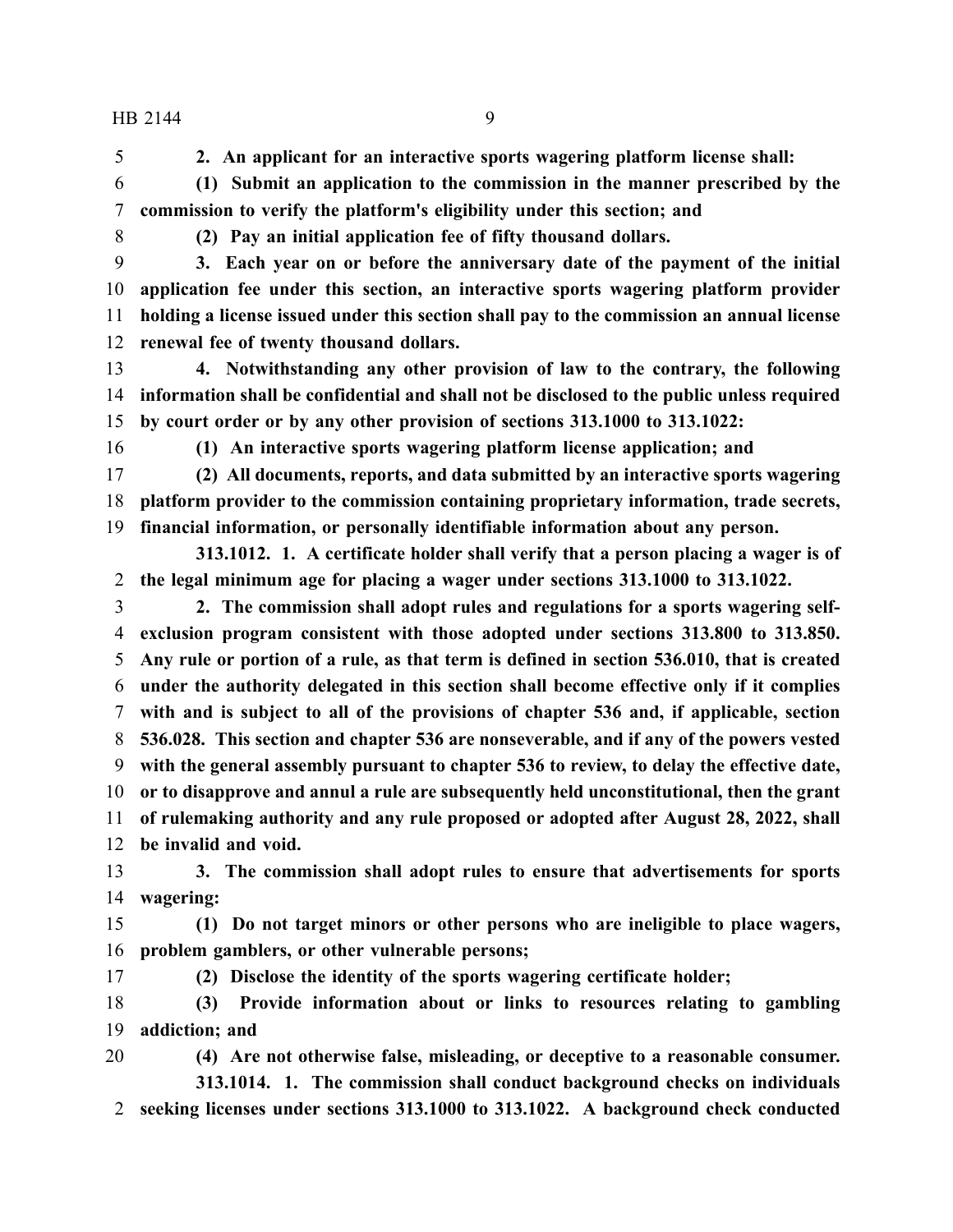**under this section shall include a search for criminal history and any charges or convictions involving corruption or manipulation of sporting events.**

**2. (1) A certificate holder shall employ commercially reasonable methods to:**

 **(a) Prohibit the certificate holder; directors, officers, and employees of the certificate holder; and any relative living in the same household of a person described in this paragraph from placing sports wagers with the certificate holder;**

 **(b) Prohibit any individual with access to nonpublic confidential information held by the certificate holder from placing sports wagers with the certificate holder;**

 **(c) Prevent the sharing of confidential information that could affect sports wagering offered by the certificate holder or by third parties until the information is made publicly available; and**

 **(d) Prohibit persons from placing sports wagers as agents or proxies for other persons.**

 **(2) Nothing in this section shall preclude the use of internet or cloud-based hosting of data, or any disclosure of information required by court order or other provisions of law.**

 **3. (1) The following individuals are prohibited from engaging in sports wagering under sections 313.1000 to 313.1022:**

 **(a) Any individual whose participation may undermine the integrity of the betting or sports event; or**

 **(b) Any person who is prohibited for other good cause including, but not limited to:**

**a. Any person placing a wager as an agent or proxy;**

 **b. Any person who is an athlete, coach, referee, player, or referee personnel member, in or on any sports event overseen by that person's sports governing body based on publicly available information;**

 **c. Any person who holds a position of authority or influence sufficient to exert influence over the participants in a sporting contest including, but not limited to, coaches, managers, handlers, or athletic trainers;**

**d. Any person under twenty-one years of age;**

 **e. Any person with access to certain types of exclusive information on any sports event overseen by that person's sports governing body based on publicly available information; or**

**f. Any person identified by any lists provided by the commission.**

 **(2) The direct or indirect legal or beneficial owner of five percent or more of a sports governing body or any of its member teams shall not place or accept any wager on a sports event in which any member team of that sports governing body participates.**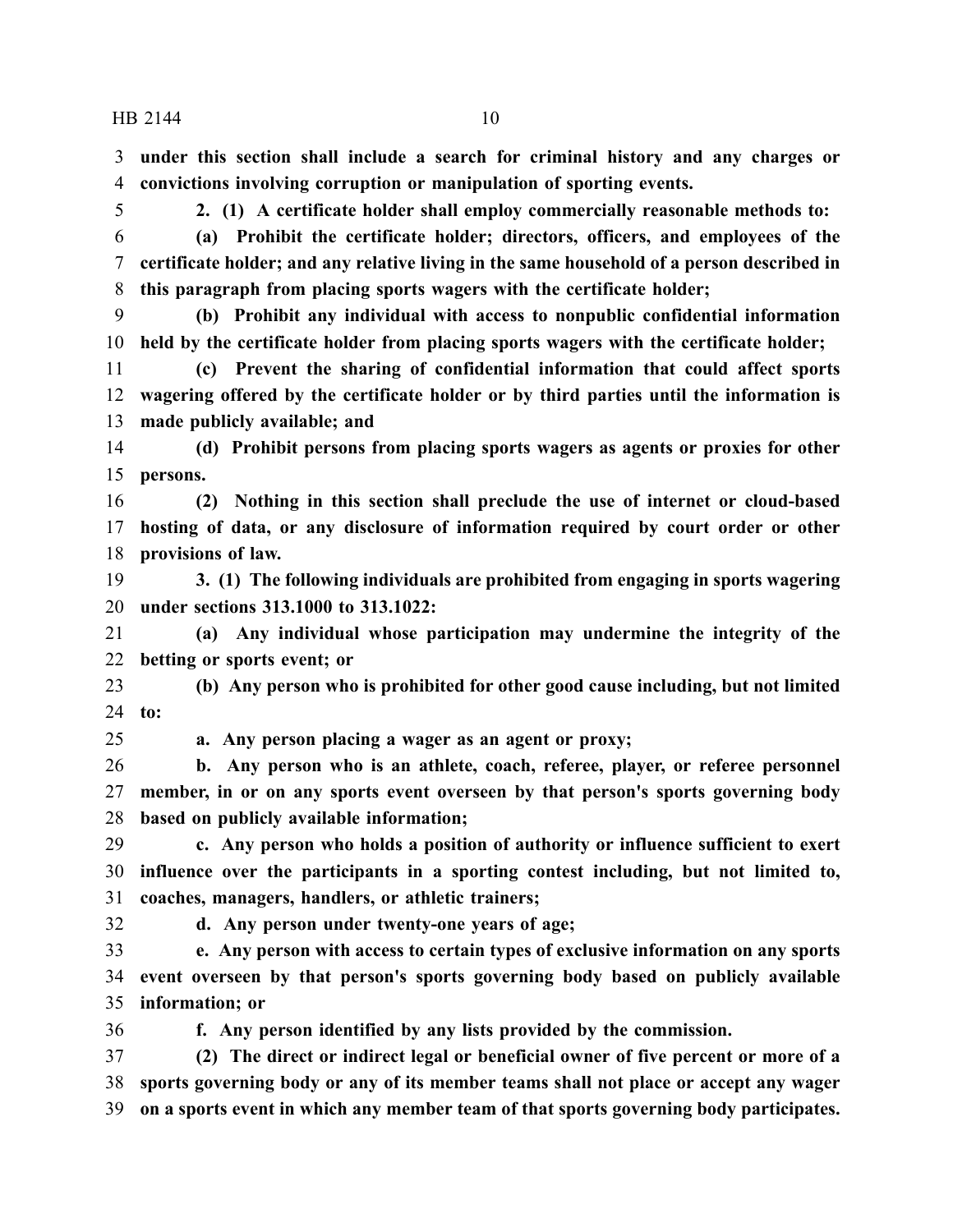**Any violation of this subdivision shall constitute disorderly conduct. Disorderly conduct under this subdivision shall be a class C misdemeanor.**

 **(3) Subdivision (1) of this subsection shall not apply to any person who is a direct or indirect owner of a specific sports governing body member team and:**

**(a) Has less than five percent direct or indirect ownership interest in a casino; or**

 **(b) The value of the ownership of such team represents less than one percent of the person's total enterprise value and such shares of such person are registered under section 12 of the Securities Exchange Act of 1934, 15 U.S.C. Section 78l, as amended.**

 **(4) (a) An operator shall adopt procedures to prevent persons from wagering on sports events who are prohibited from placing sports wagers.**

 **(b) An operator shall not accept wagers from any person whose identity is known to the operator and:**

**a. Whose name appears on the exclusion list maintained by the commission;**

 **b. Who is the operator, director, officer, owner, or employee of the operator or any relative thereof living in the same household as the operator;**

**c. Who has access to nonpublic confidential information held by the operator; or**

**d. Who is an agent or proxy for any other person.**

 **(5) An operator shall adopt procedures to obtain personally identifiable information from any individual who places any single wager of ten thousand dollars or more on a sports event while physically present at a casino.**

 **4. The commission and certificate holders shall cooperate with investigations conducted by law enforcement agencies, including by providing or facilitating the provision of relevant betting information and audio or video files relating to persons placing sports wagers.**

 **5. A certificate holder shall immediately report to the commission any information relating to:**

 **(1) Criminal or disciplinary proceedings commenced against the certificate holder in connection with its operations;**

**(2) Bets or wagers that violate state or federal law;**

 **(3) Abnormal wagering activity or patterns that may indicate a concern regarding the integrity of a sporting event or events;**

 **(4) Any other conduct that corrupts the wagering outcome of a sporting event or events for purposes of financial gain; and**

**(5) Suspicious or illegal wagering activities.**

 **6. A certificate holder shall maintain the confidentiality of information provided by a sports governing body to the certificate holder unless disclosure is required by court order, the commission, or any other provision of law.**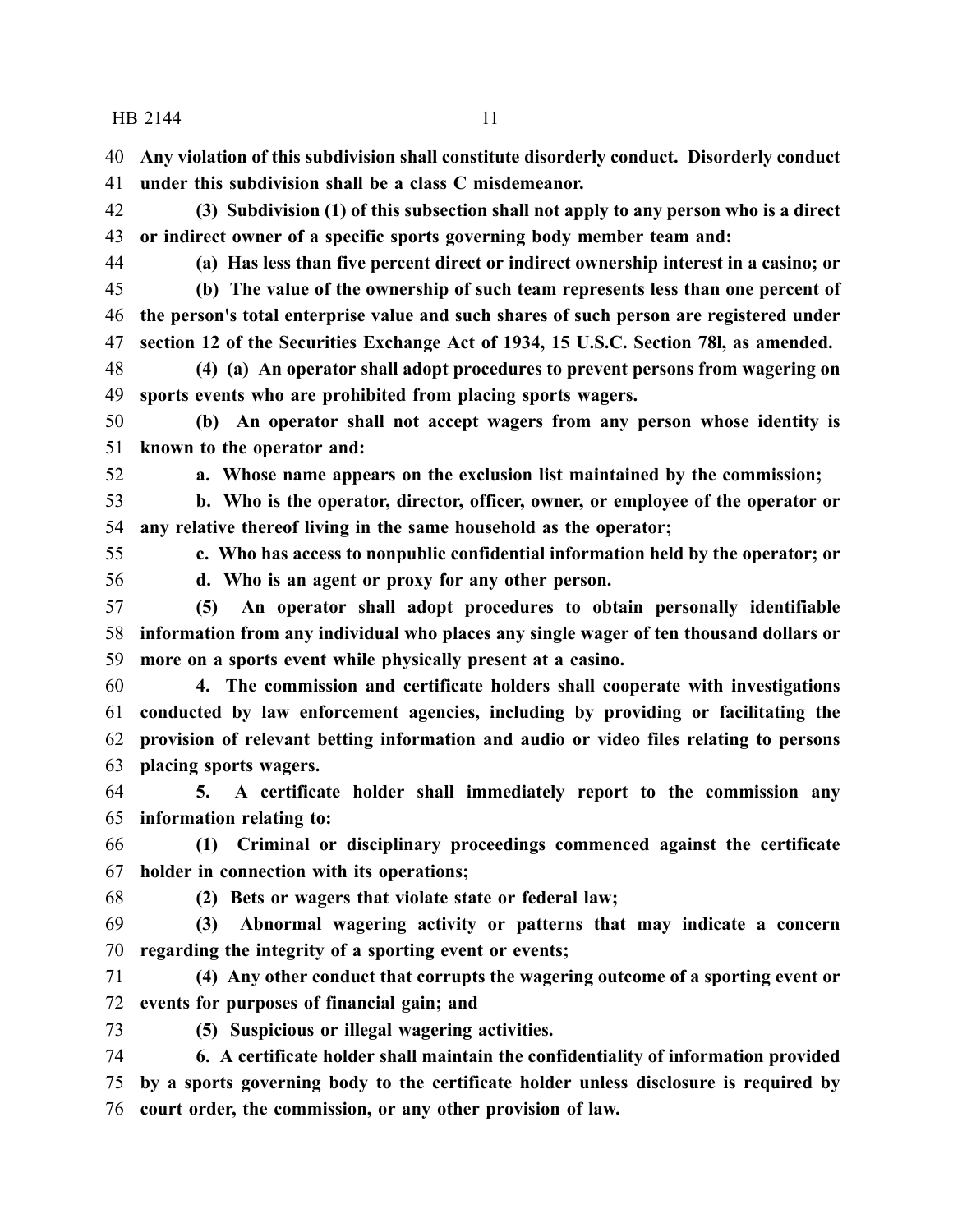**7. A sports governing body may notify the commission that it desires to restrict, limit, or exclude sports wagering on its sporting events by providing notice in the form and manner as required by the commission. A sports governing body may request the commission to restrict, limit, or exclude a type of wager based solely upon the actions of a single player. To demonstrate good cause, the sports governing body shall provide written information that indicates a credible threat to the integrity of sports wagering that is beyond the control of the sports governing body to preemptively remedy or mitigate. The commission shall promptly review the information provided and respond as expeditiously as possible to the request. In making its determination, the commission may consult with a sports betting operation, independent monitoring provider, and other jurisdictions. No restrictions, limitations, or exclusions of wagers shall be conducted without the express written approval of the commission. Certificate holders shall be notified of any restrictions, limitations, or exclusions granted by the commission.**

**313.1016. 1. A certificate holder shall, for bets and wagers that exceed ten thousand dollars in a twenty-four-hour period and that are placed in person by a patron, maintain the following records for a period of at least three years after the sporting event occurs:**

- **(1) Personally identifiable information of the patron;**
- 
- **(2) The amount and type of bet placed; (3) The time and date the bet was placed;**
- **(4) The location, including specific information pertaining to the betting window**
- **or the limited mobile gaming system device, where the bet was placed;**
- 
- **(5) The outcome of the bet; and**
- 

**(6) Any discernable pattern of abnormal betting activity by the patron.**

 **2. A certificate holder, for all bets and wagers placed through an interactive sports wagering platform, shall maintain the following records for a period of at least three years after the sporting event occurs:**

**(1) Personally identifiable information of the patron;**

**(2) The amount and type of bet placed;**

**(3) The time and date the bet was placed;**

 **(4) The location, including specific information pertaining to the internet protocol address, where the bet was placed;**

- 
- **(5) The outcome of the bet; and**
- **(6) Any discernable pattern of abnormal betting activity by the patron.**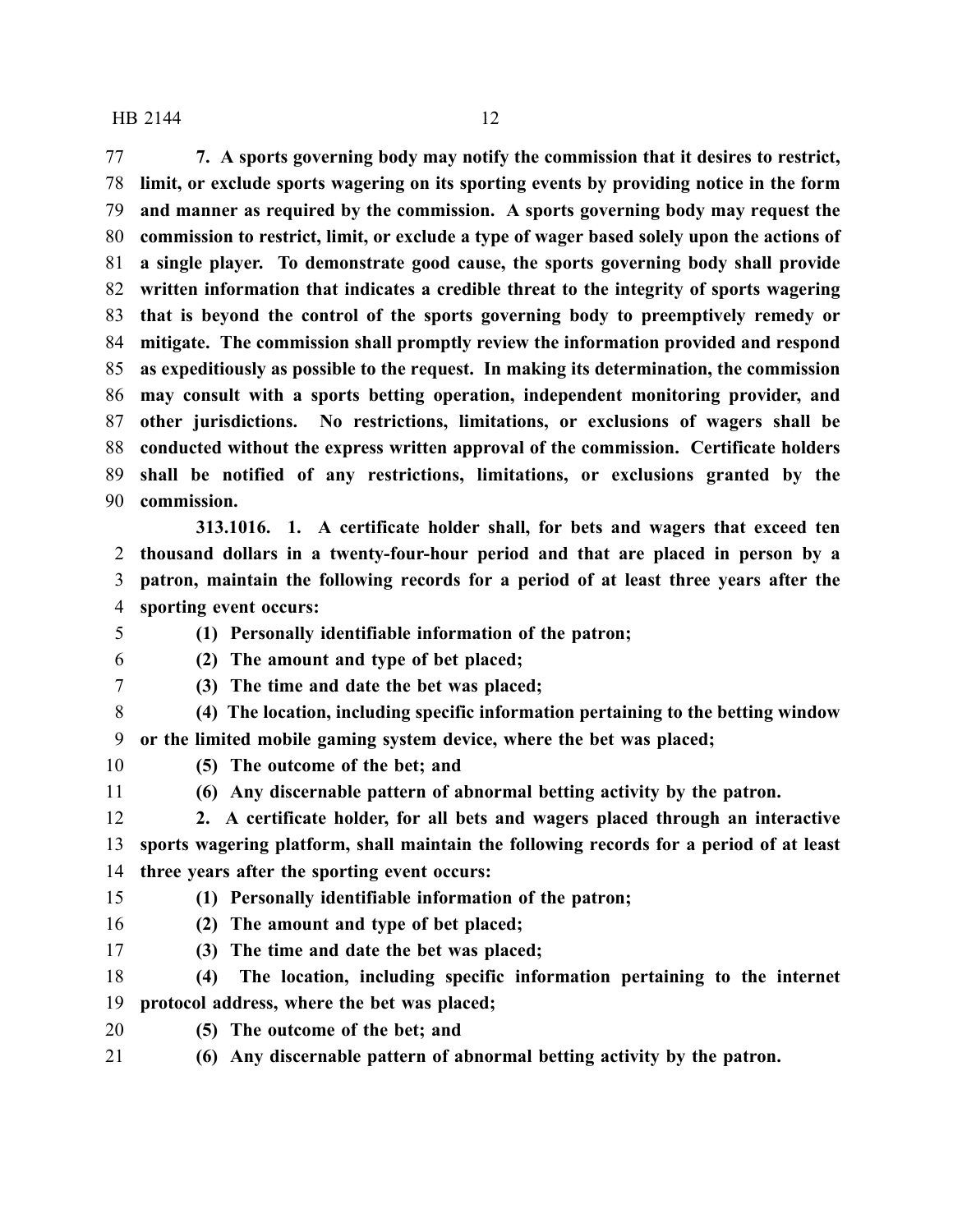**3. A certificate holder shall make the records and data that it is required to maintain under this section available for inspection upon request of the commission or as required by court order.**

**313.1018. 1. The performance of any act required, or the forbearance of any act prohibited, by sections 313.1000 to 313.1022 by an interactive sports wagering platform provider is imputed to the certificate holder on behalf of which the platform is operating, and vice versa.**

 **2. A certificate holder is not liable under the laws of this state to any party, including patrons, for disclosing information as required under sections 313.1000 to 313.1022 and is not liable for refusing to disclose information unless required under sections 313.1000 to 313.1022.**

**313.1021. 1. A wagering tax of six and three-fourths of one percent is imposed on the adjusted gross receipts received from sports wagering conducted by a certificate holder under sections 313.1000 to 313.1022. If a third party is contracted with to conduct sports wagering at a certificate holder's licensed facility, the third party contractor shall fulfill the certificate holder's duties under this section.**

 **2. A certificate holder shall remit the tax imposed by subsection 1 of this section to the department before the close of the business day one day prior to the last business day of each month for the wagering taxes collected for such month. Any taxes collected during the month, but after the day on which the taxes are required to be paid to the department, shall be paid to the department at the same time the following month's taxes are due.**

 **3. The payment of the tax under this section shall be by an electronic funds transfer by an automated clearing house.**

 **4. Revenues received from the tax imposed under subsection 1 of this section shall be deposited in the state treasury to the credit of the "Gaming Proceeds for Education Fund" and shall be distributed as provided under section 313.822.**

 **5. (1) A certificate holder shall pay to the commission an annual administrative fee of twenty thousand dollars. The fee imposed shall be due one year after the date on which the certificate holder commences sports wagering operations under sections 313.1000 to 313.1022 and on each anniversary date thereafter. The commission shall deposit the administrative fees received under this subdivision in the sports wagering fund established in this subsection.**

 **(2) In addition to the annual administrative fee required in this subsection, a certificate holder shall pay to the commission a fee of ten thousand dollars to cover the costs of a full reinvestigation of the certificate holder in the fifth year after the date on which the certificate holder commences sports wagering operations under sections**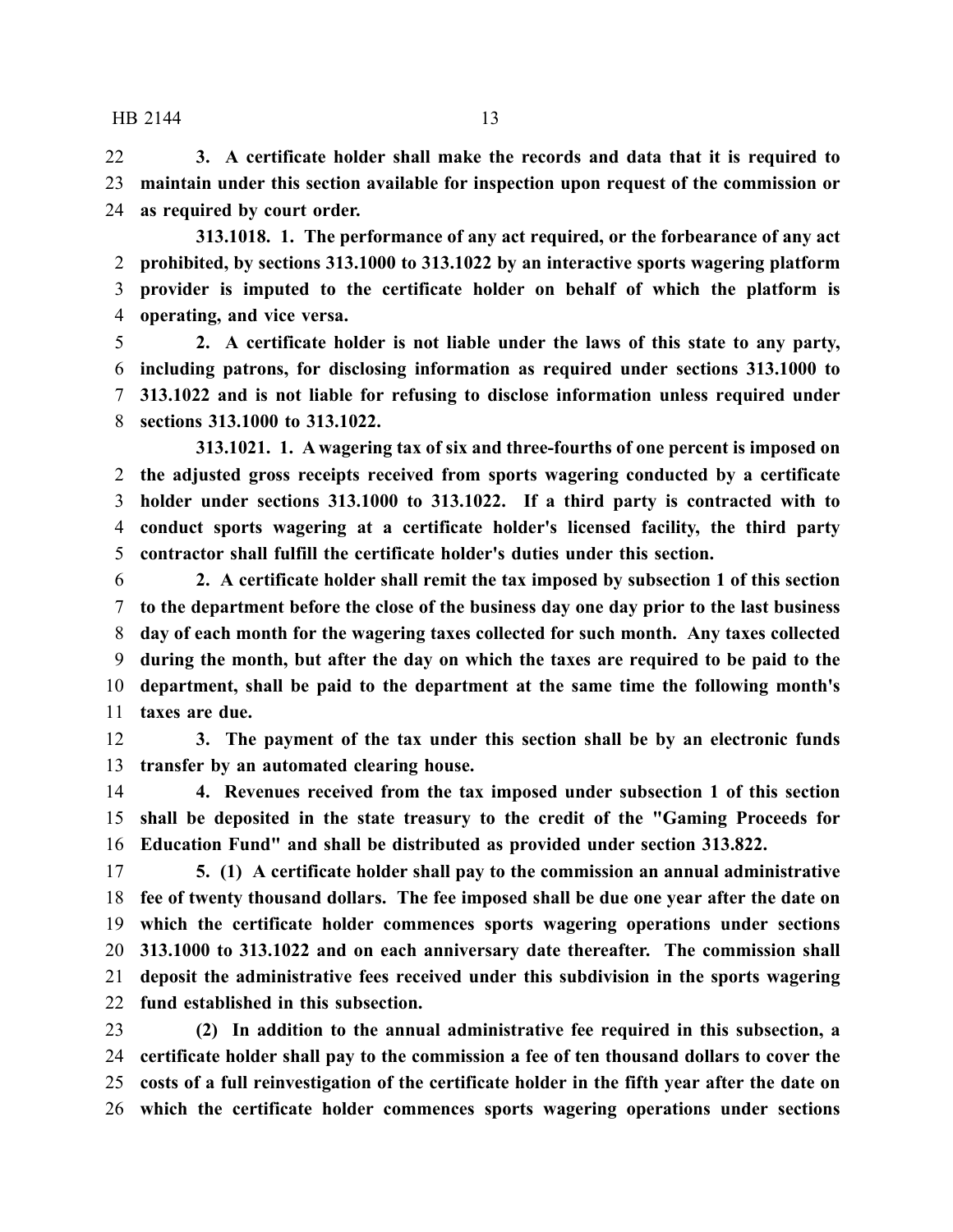**313.1000 to 313.1022 and on each fifth year thereafter. The commission shall deposit the fees received under this subdivision in the sports wagering fund established in this subsection.**

 **(3) (a) There is hereby created in the state treasury the "Sports Wagering Fund", which shall consist of moneys collected under this subsection. The state treasurer shall be custodian of the fund. In accordance with sections 30.170 and 30.180, the state treasurer may approve disbursements. The fund shall be a dedicated fund and, upon appropriation, moneys in the fund shall be used solely as provided in this subsection.**

 **(b) Notwithstanding the provisions of section 33.080 to the contrary, any moneys remaining in the fund at the end of the biennium shall not revert to the credit of the general revenue fund.**

 **(c) The state treasurer shall invest moneys in the fund in the same manner as other funds are invested. Any interest and moneys earned on such investments shall be credited to the fund.**

**313.1022. All sports wagers authorized under sections 313.1000 to 313.1022 shall be deemed initiated, received, and otherwise made on the property of an excursion gambling boat within this state. Consistent with the intent of the United States Congress as articulated in the Unlawful Internet Gambling Enforcement Act of 2006, 31 U.S.C. Sections 5361 to 5367, as amended, the intermediate routing of electronic data relating to lawful intrastate sports wagers authorized under sections 313.1000 to 313.1022 shall not determine the location or locations in which such wagers are initiated, received, or otherwise made.**

**313.1200. 1. The state of Missouri, acting by and through duly elected and qualified members of the general assembly, does declare and proclaim that the state is exempt from the provisions of 15 U.S.C. Section 1172, as provided for therein.**

 **2. All shipments of gambling devices used to conduct interactive gaming under sections 313.1200 to 313.1220 to a licensed owner or a permit holder in Missouri, the registering, recording, and labeling of which have been completed by the manufacturer or dealer thereof in accordance with 15 U.S.C. Sections 1171 to 1178, as amended, are legal shipments of gambling devices into Missouri.**

 **3. The commission shall regulate and administer interactive gaming conducted by an interactive gaming licensee or an interactive gaming management service provider under the provisions of sections 313.1200 to 313.1220.**

 **4. The commission shall have the following powers and duties for the purpose of administering, regulating, and enforcing the system of interactive gaming authorized under sections 313.1200 to 313.1220:**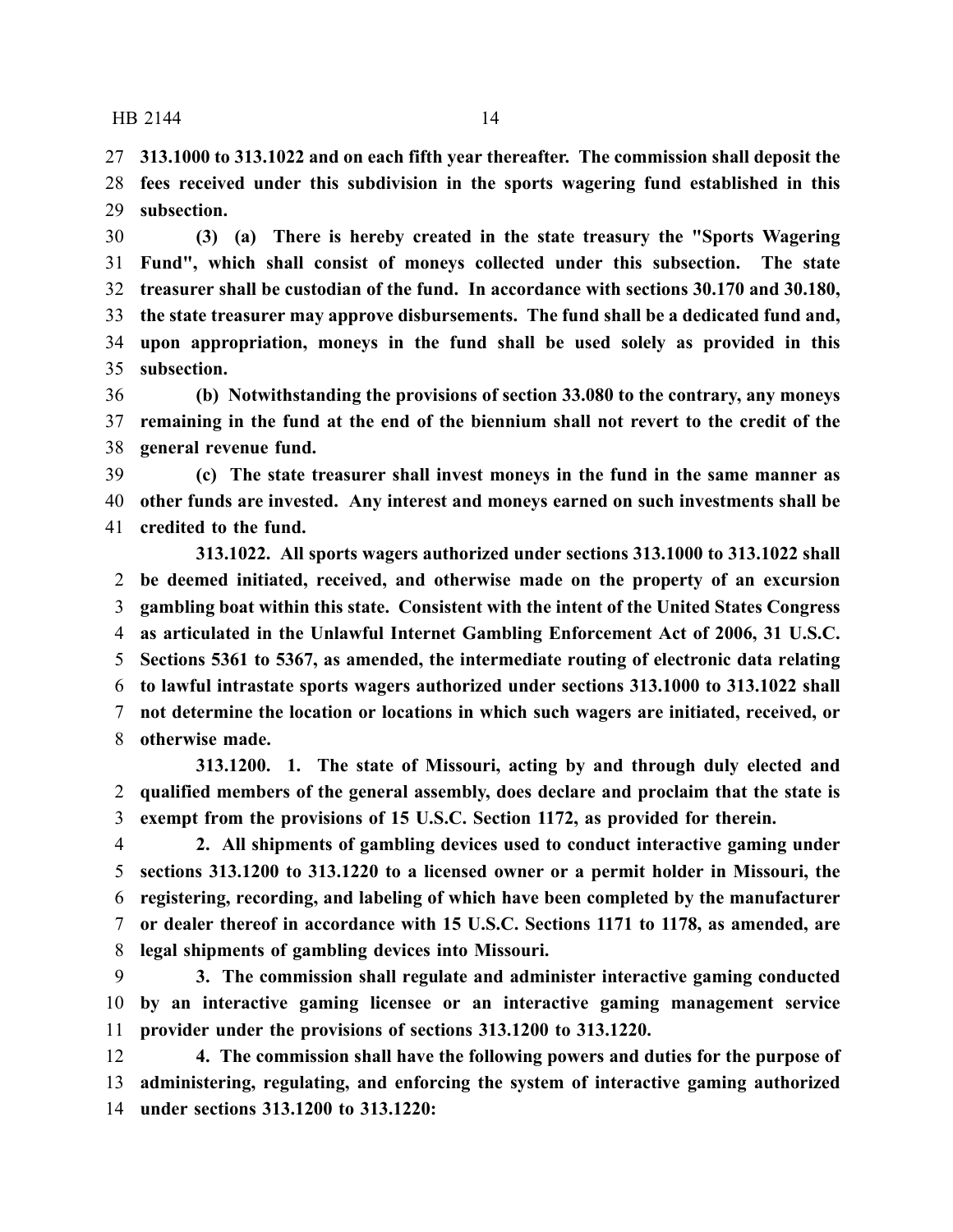**(1) All powers and duties specified under sections 313.1200 to 313.1220;**

 **(2) All powers necessary and reasonable to fully and effectively execute the provisions of sections 313.1200 to 313.1220;**

**(3) Jurisdiction and supervision over:**

**(a) All interactive gaming operations in Missouri; and**

 **(b) All persons engaged in offering, conducting, or participating in interactive gaming under sections 313.1200 to 313.1220;**

 **(4) Any power specified in this chapter concerning the supervision of persons conducting gambling games, patrons wagering on gambling games, and the facilities in which gambling games are conducted;**

 **(5) The power to investigate and reinvestigate applicants, interactive gaming licensees, interactive gaming management service providers, and other licensees involved with interactive gaming conducted under sections 313.1200 to 313.1220;**

- 
- **(6) The power to investigate alleged violations of sections 313.1200 to 313.1220;**

 **(7) The power to revoke, suspend, or renew licenses under sections 313.1200 to 313.1220; and**

 **(8) The power to take any reasonable or appropriate action to enforce the provisions of sections 313.1200 to 313.1220.**

**5. The commission is hereby authorized to:**

 **(1) Take appropriate administrative enforcement or disciplinary action against a person who violates any provision of sections 313.1200 to 313.1220;**

**(2) Conduct hearings;**

 **(3) Issue subpoenas for the attendance of witnesses and subpoenas duces tecum for the production of books, records, and other relevant documents; and**

**(4) Administer oaths and affirmations to witnesses.**

**313.1202. 1. Except as otherwise provided, the definitions provided under sections 313.800 and 313.1000 shall also apply to the provisions of sections 313.1200 to 313.1220.**

**2. As used in sections 313.1200 to 313.1220, the following terms mean:**

 **(1) "Adjusted gross receipts", the total of all cash and property, including checks received by an interactive gaming licensee, whether collected, that is received by an interactive gaming licensee from interactive gaming; minus the total of:**

 **(a) All cash paid out as winnings to interactive gaming patrons, including the cash equivalent of any merchandise or thing of value awarded as a prize; and**

**(b) Uncollectible gaming receivables, not to exceed the lesser of:**

 **a. A reasonable provision for uncollectible patron checks received from interactive games; or**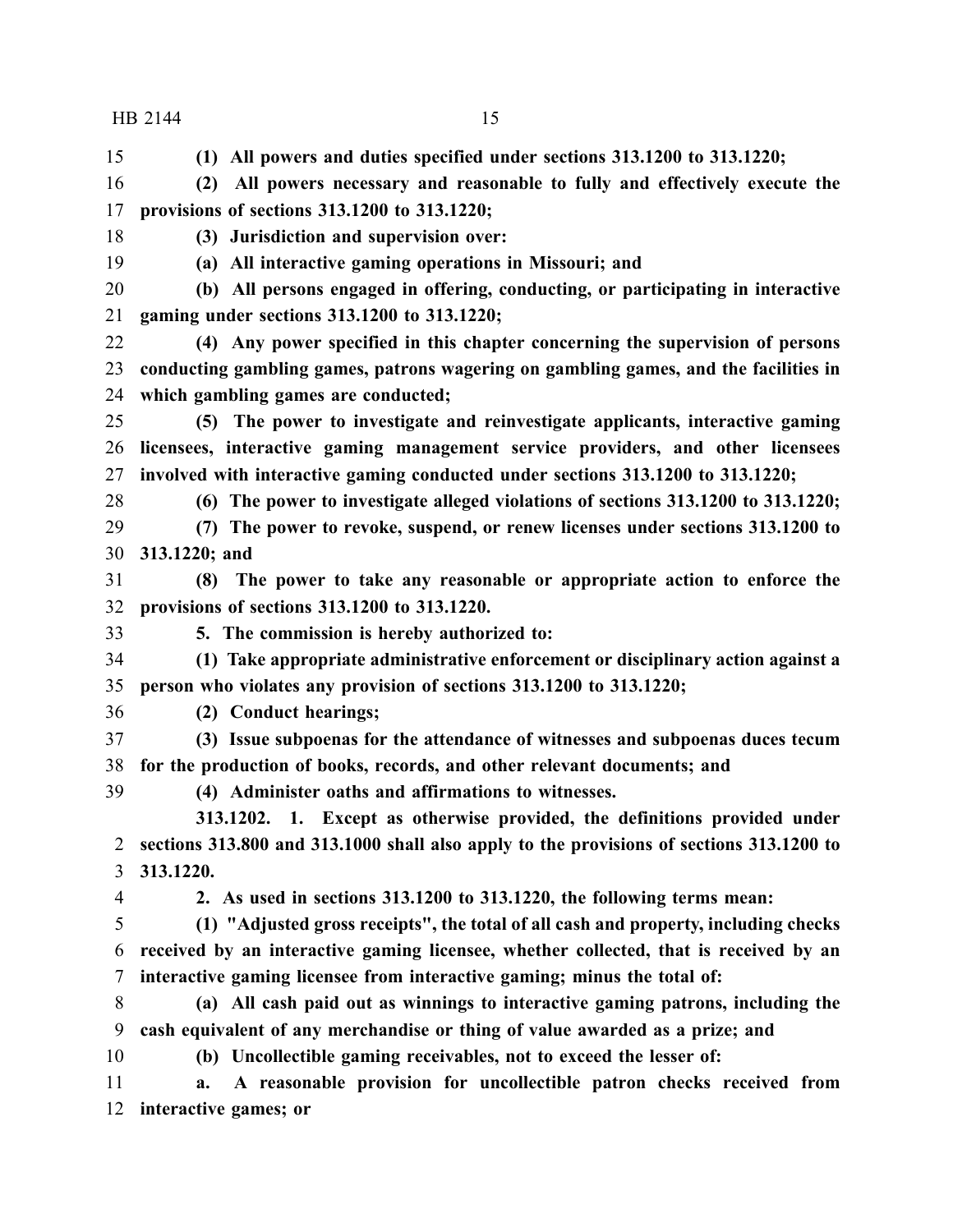**b. Two percent of the total of all sums including checks, whether collected, less the amount paid out as winnings to interactive gaming patrons.**

 **The term "adjusted gross receipts" does not include any receipts received under sections 313.800 to 313.850;**

 **(2) "Interactive game", an internet-based version or substantial equivalent of a gambling game as defined under section 313.800, in which an individual wagers moneys or something of monetary value for the opportunity to win moneys or something of monetary value, and which is accessed by an internet-connected computer or mobile device. The term "interactive game" includes gaming tournaments conducted online in which players compete against one another or in one or more of the games authorized under sections 313.1200 to 313.1220. The term "interactive game" shall not include paid fantasy sports games conducted under sections 313.900 to 313.955;**

**(3) "Interactive gaming", offering or conducting interactive games;**

 **(4) "Interactive gaming licensee", any person holding an interactive gaming license issued under sections 313.1200 to 313.1220 or any person holding an owner's license issued under sections 313.800 to 313.850;**

 **(5) "Interactive gaming management service provider", a licensed business entity that operates an interactive gaming platform pursuant to an agreement with an interactive gaming licensee;**

 **(6) "Interactive gaming operator", an interactive gaming licensee that operates an interactive gaming platform or, if an interactive management services provider operates the interactive gaming platform, the interactive management services provider;**

 **(7) "Interactive gaming platform", the combination of hardware and software or other technology designed and used to manage, conduct, and record interactive gaming and the wagers associated with interactive gaming;**

 **(8) "Interactive gaming skin", a distinctly branded interactive gaming platform operated by an interactive gaming operator, which may encompass a website, mobile application, or other portal to the interactive gaming platform. The brand may be that of the interactive gaming licensee or its affiliate, the interactive management service provider, or another brand as agreed upon by the interactive gaming licensee and its interactive management service provider;**

 **(9) "Interactive wagering", the placing of wagers with an interactive gaming operator by persons who are either physically present in Missouri when placing the wager or otherwise permitted to place a wager by law;**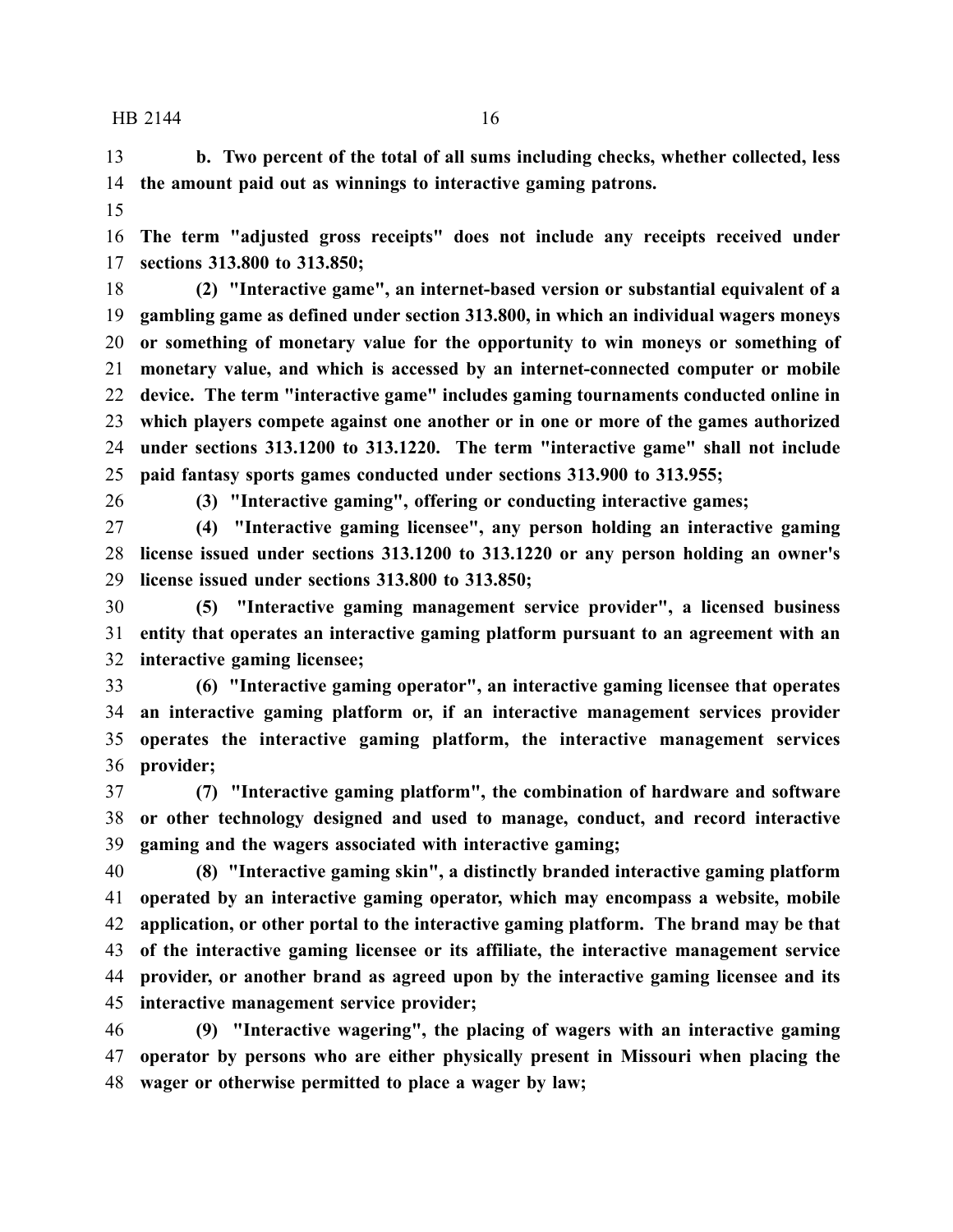**(10) "Interactive wagering account", a financial record established and accessible through an interactive gaming platform for an individual participant in which the participant may deposit and withdraw funds for interactive gaming and other authorized purchases and to which the interactive gaming operator may credit winnings or other amounts due to that participant or authorized by that participant;**

 **(11) "Permissible jurisdiction", a jurisdiction from which wagers may be accepted under rules adopted by the commission;**

 **(12) "Person", an individual, sole proprietorship, partnership, association, fiduciary, corporation, limited liability company, or any other business entity.**

**313.1204. 1. The commission shall have the same powers and duties with respect to the offering of interactive gaming as it has with respect to noninteractive gaming conducted under sections 313.800 to 313.850. If the exercise of a power or duty described under sections 313.800 to 313.850 is incompatible with the offering of gambling games over the internet or with the provisions of sections 313.1200 to 313.1220, the provisions of sections 313.1200 to 313.1220 shall prevail.**

 **2. The commission shall adopt emergency rules not more than sixty days after the effective date of this section, to enable the expedient offering of interactive gaming by interactive gaming licensees.**

 **3. In adopting rules and regulating the conduct of interactive gaming, the commission shall, to the greatest extent possible, use existing rules applicable to the offering of gambling games in Missouri and shall amend existing rules and adopt new rules or standards only as reasonably necessary to implement interactive gaming. The commission shall look to the interactive gaming rules of other regulated jurisdictions in the United States and implement consistent rules to the greatest extent possible.**

**313.1206. 1. A person holding an interactive gaming license issued under this chapter is authorized to conduct interactive gaming beginning September 1, 2021.**

 **2. Beginning July 1, 2022, the commission shall accept applications for interactive gaming licenses from any licensed owner that wishes to conduct interactive wagering under sections 313.1200 to 313.1220. The commission shall prescribe the form of the application.**

 **3. A licensed owner, operating agent, or permit holder that wishes to offer interactive gaming under this article shall:**

 **(1) Submit an application to the commission in the manner prescribed by the commission; and**

**(2) Pay an initial fee of fifty thousand dollars.**

 **4. (1) Upon receiving the application and fee required under subsection 3 of this section and approving such submitted application, the commission shall issue an**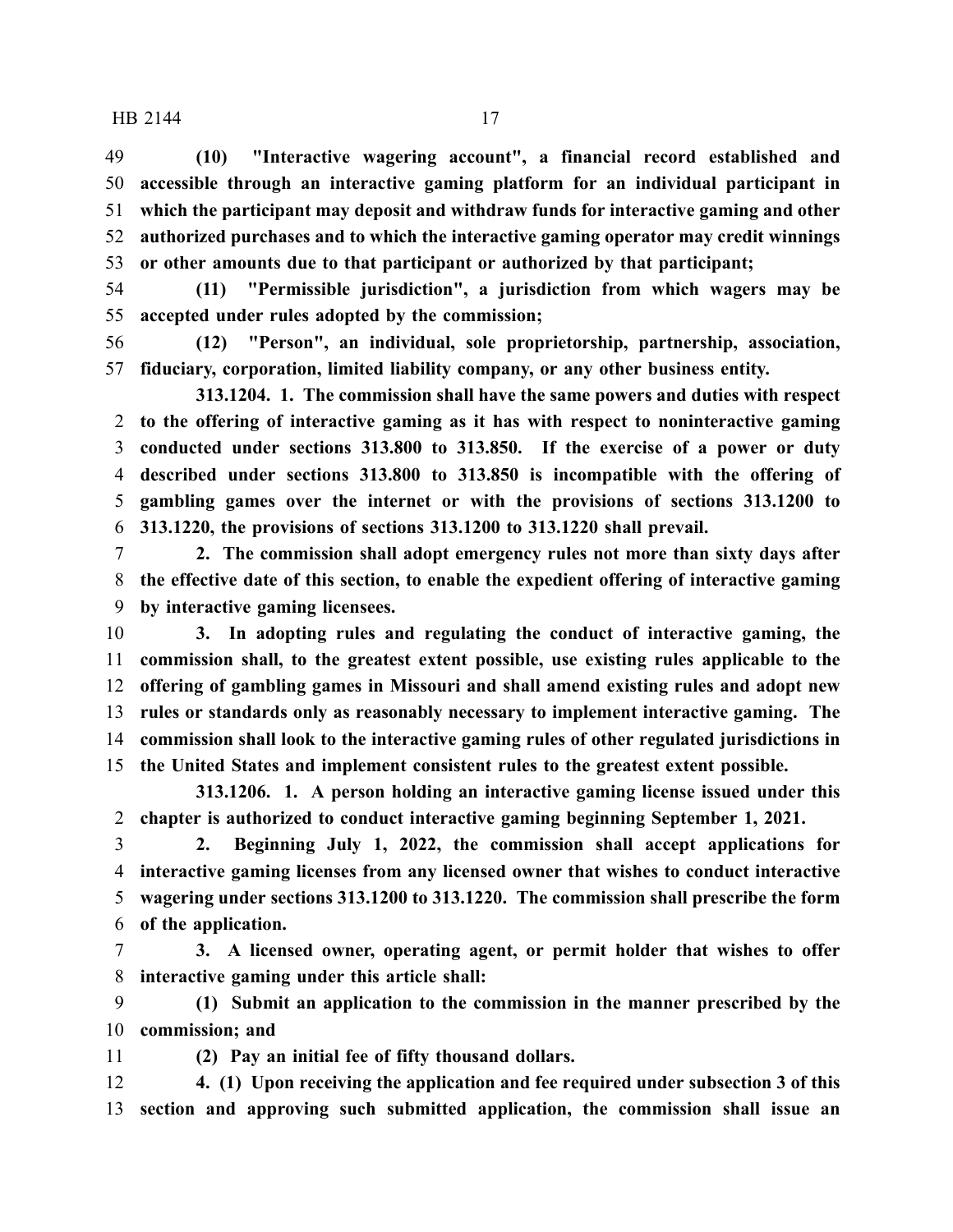**interactive gaming license to a licensed operator authorizing the licensed operator to conduct interactive gaming under the provisions of sections 313.1200 to 313.1220.**

 **(2) An interactive gaming license shall be renewed annually upon the payment of an annual administrative fee of fifty thousand dollars. The fee imposed by this subdivision shall be due one year after the date on which the interactive gaming licensee commences interactive gaming operations and on each anniversary date thereafter.**

 **5. The commission shall deposit the fees received under subsections 3 and 4 of this section in the interactive gaming fund established under subsection 7 of this section.**

 **6. When considering a person's application for an interactive gaming license, the commission may issue the person a temporary license to conduct business if:**

**(1) The person has filed with the commission:**

**(a) A completed application; or**

**(b) A substantially completed application, as determined by the commission; and**

 **(2) The person agrees, in writing, to the following conditions of the temporary license:**

 **(a) That the temporary license does not create a right or privilege to continue conducting business under sections 313.1200 to 313.1220 if the person's application for an interactive gaming license to conduct interactive gaming is rejected by the commission; and**

 **(b) That the commission may rescind the person's temporary license to do business under sections 313.1200 to 313.1220 at any time, with or without notice to the person, if:**

 **a. The commission is informed that the suitability of the person may be at issue; and**

 **b. The person fails to cooperate with the commission in the commission's investigation into the qualifications and suitability of the person.**

 **7. (1) There is hereby created in the state treasury the "Interactive Gaming Fund", which shall consist of moneys collected under subsections 3 and 4 of this section and any other fees collected under the provisions of sections 313.1200 to 313.1220.**

 **(2) The state treasurer shall be custodian of the fund. In accordance with sections 30.170 and 30.180, the state treasurer may approve disbursements. The fund shall be a dedicated fund and, upon appropriation, moneys in the fund shall be used solely by the commission for the administration of sections 313.1200 to 313.1220.**

 **(3) Expenses relating to fund administration shall be paid from assets of the fund.**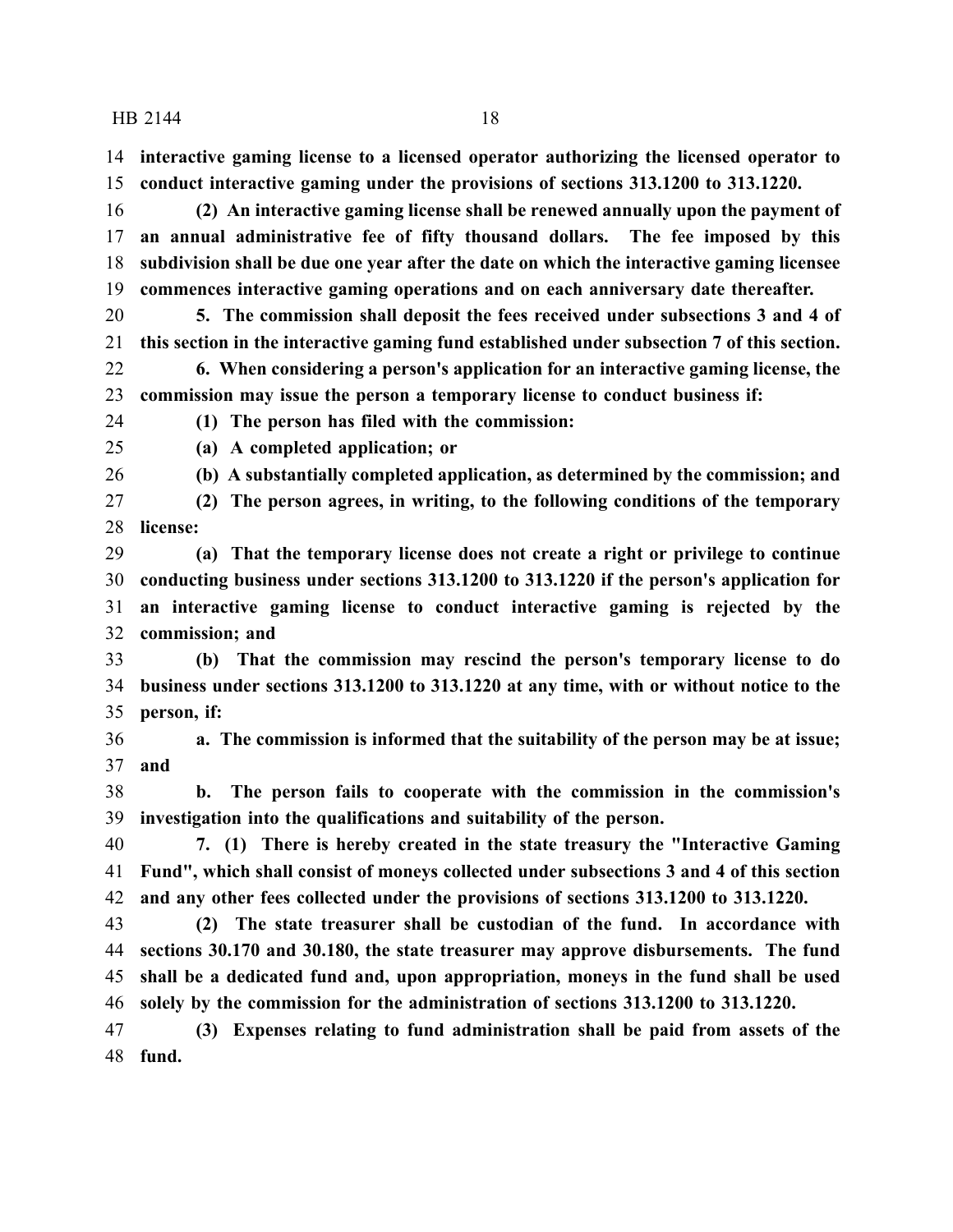**(4) Notwithstanding the provisions of section 33.080 to the contrary, any moneys remaining in the fund at the end of the biennium shall not revert to the credit of the general revenue fund.**

 **(5) The state treasurer shall invest moneys in the fund in the same manner as other funds are invested. Any interest and moneys earned on such investments shall be credited to the fund.**

 **8. An interactive gaming licensee shall offer no more than three individually branded interactive gaming skins. The interactive gaming licensee shall operate the platforms or contract with up to three interactive management service providers to conduct interactive gaming in accordance with the rules of the commission and the provisions of sections 313.1200 to 313.1220.**

 **9. The primary server or servers for an interactive gaming platform shall be located within a facility that is secure and inaccessible to the public. The primary server or servers shall be located anywhere in the United States, to the extent that such a location complies with applicable federal law; however, the interactive gaming licensee or its management service provider shall locate a secondary server within the interactive gaming licensee's excursion gambling boat. Wagers placed on an interactive gaming platform shall be construed to take place within the licensee's excursion gambling boat regardless of where the patron is located at the time the wager is made. The intermediate routing of electronic data in connection with interactive gaming, including the routing of data across state lines, shall not determine the location or locations in which a wager is initiated, received, or otherwise made.**

 **10. An interactive gaming licensee, and any interactive management service providers conducting interactive gaming under an agreement with the interactive gaming licensee, shall offer only an interactive game that is an interactive-based version or substantial equivalent of a gambling game that the interactive gaming licensee is authorized to offer at its riverboat location under the provisions of sections 313.800 to 313.850.**

**313.1208. 1. An interactive gaming operator shall accept wagers on an interactive gaming platform only if:**

 **(1) The wager is placed directly with the interactive gaming operator through an interactive wagering account; and**

 **(2) The interactive gaming operator has verified that the person placing the wager is:**

**(a) At least twenty-one years of age;**

**(b) The holder of the interactive wagering account; and**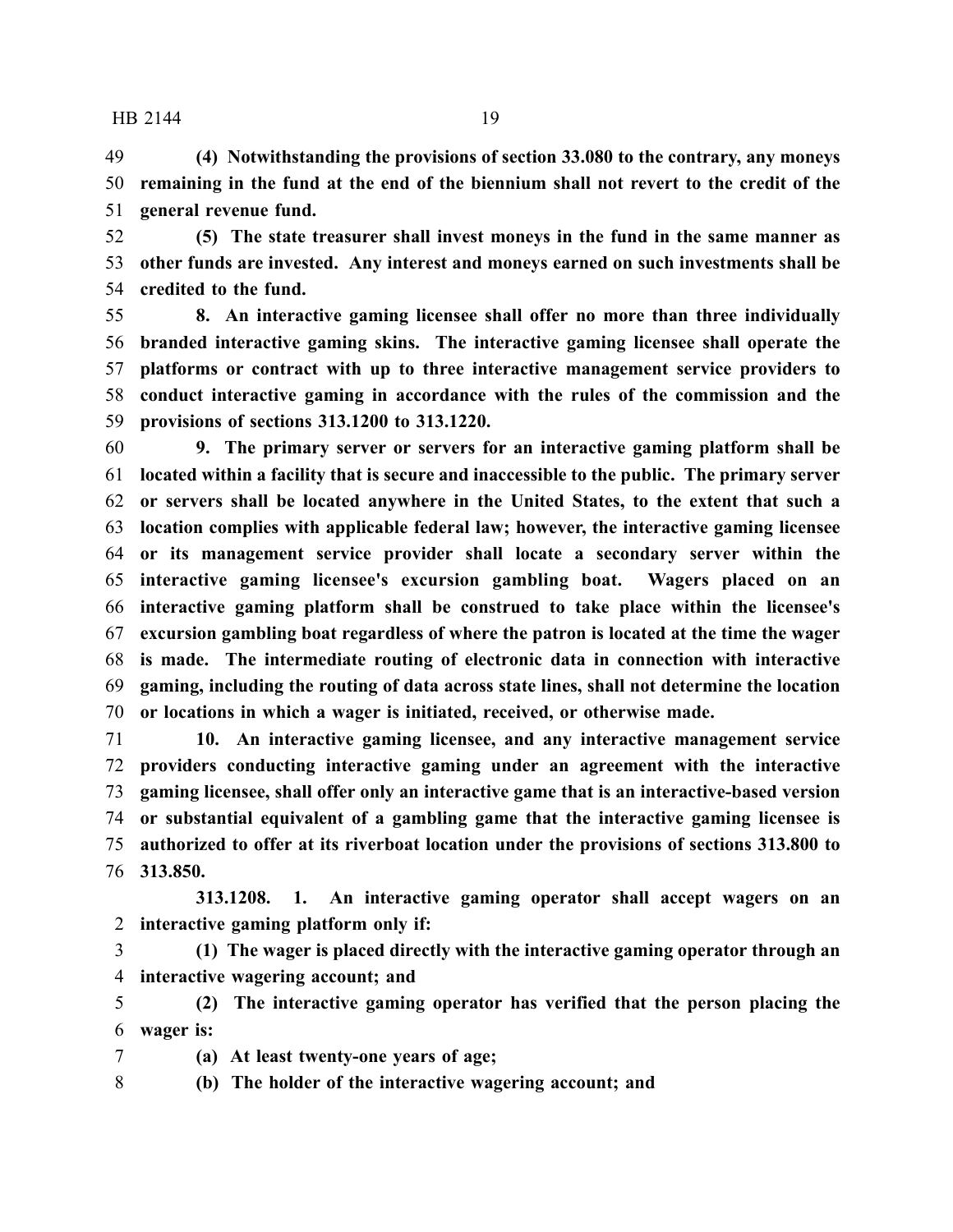**(c) Physically located within Missouri or a permissible jurisdiction using technology that meets the requirements of sections 313.1200 to 313.1220.**

 **2. (1) An interactive gaming platform shall include age and location verification mechanisms and requirements that are designed to prevent an individual who is:**

**(a) Under twenty-one years of age;**

**(b) Not physically located within Missouri or a permissible jurisdiction; or**

- **(c) Otherwise excluded from interactive gaming;**
- 

 **from establishing an interactive wagering account or from engaging in interactive gaming.**

 **(2) The internal controls of an interactive gaming platform shall include mechanisms to:**

**(a) Verify that an interactive gaming patron is at least twenty-one years of age;**

 **(b) Ensure that wagering on interactive games is limited to transactions that are initiated and received within Missouri or a permissible jurisdiction; and**

 **(c) Verify that an interactive gaming patron is physically located within Missouri or a permissible jurisdiction.**

 **(3) The interactive gaming platform's age, location, and eligibility detection mechanisms shall monitor attempts to access the system and shall use commercially reasonable attempts to block unauthorized attempts to access the system.**

 **3. An interactive gaming operator shall implement appropriate data security standards to prevent unauthorized access by any person whose identity has not been verified or cannot be verified, in accordance with rules adopted by the commission. The interactive gaming platform's identity verification mechanisms shall monitor attempts to access the system and shall use commercially reasonable attempts to block unauthorized attempts to access the system by any person seeking access to a wagering account held by another person.**

 **4. An interactive gaming operator shall implement appropriate standards to protect the privacy and security of participants to a reasonable degree of certainty. Interactive gaming operators shall establish and offer participants the option to protect the participants' accounts with multifactor authentication or authentication features such as personal identification numbers or biometric data.**

 **5. An interactive gaming licensee shall establish internal and accounting controls applicable to interactive gaming and shall ensure that the security and integrity of all financial transactions in connection with interactive gaming comply with the provisions of sections 313.1200 to 313.1220 and any rules promulgated by the commission.**

**6. An interactive gaming licensee shall:**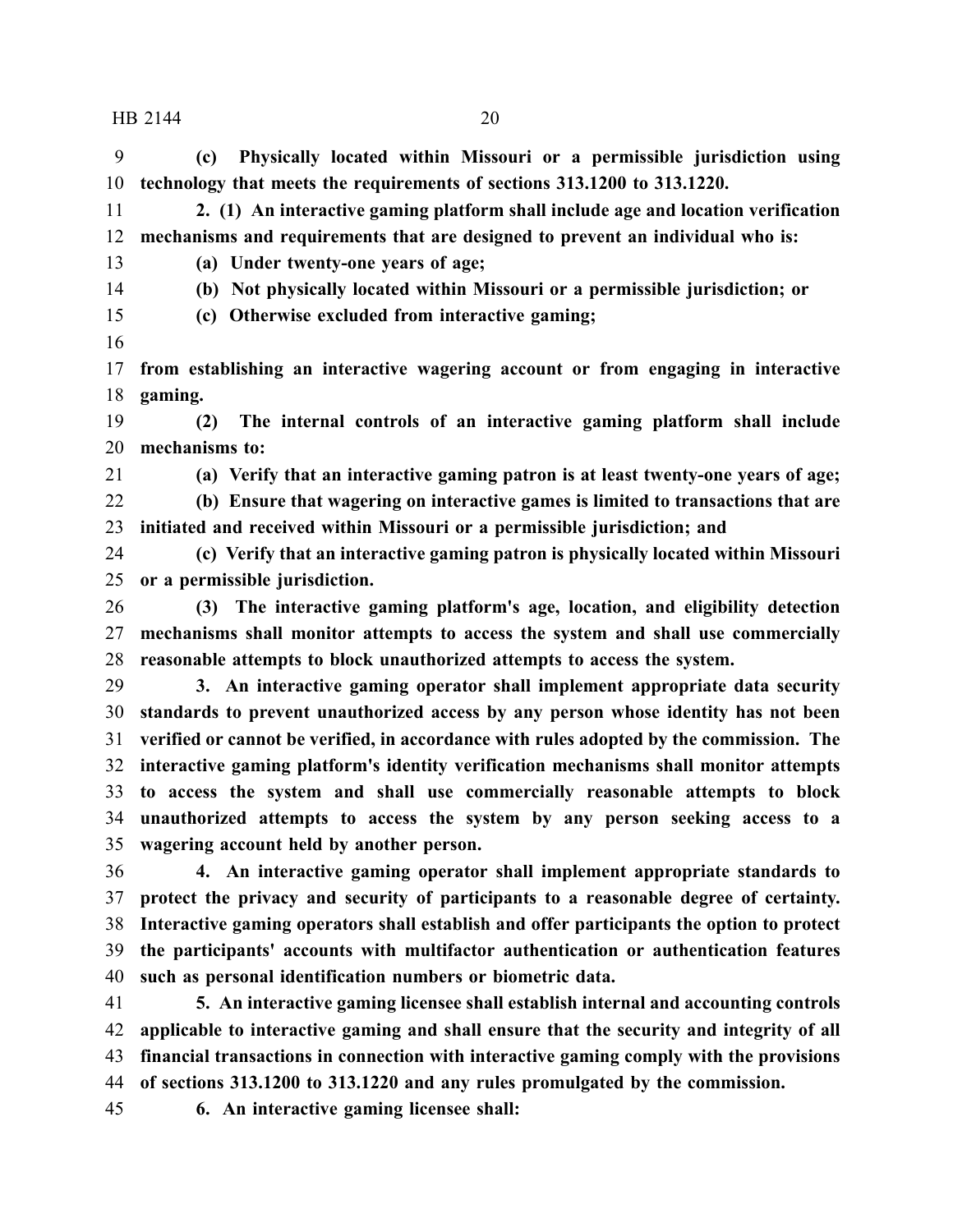**(1) Collect, report, and pay all applicable taxes and fees; and**

 **(2) Maintain all books, records, and documents pertaining to the licensee's interactive gaming operations in a manner and at a location within Missouri and approved by the commission.**

 **7. All books, records, and documents concerning interactive gaming shall be available for inspection upon commercially reasonable notice by the commission during ordinary business hours in accordance with the commission's regulations and shall be maintained in a manner and during periods of time as the commission requires.**

**313.1210. 1. A person who is under twenty-one years of age shall not wager under the provisions of sections 313.1200 to 313.1220.**

 **2. (1) An eligible person may establish an interactive wagering account: (a) In person, at a riverboat; or**

**(b) Over the internet, without appearing in person.**

 **(2) An interactive gaming operator shall adopt reasonable procedures to ensure that an eligible person establishes no more than one interactive wagering account with the interactive gaming operator.**

 **3. An interactive gaming patron shall deposit and withdraw funds from the patron's interactive wagering account:**

**(1) In person, at a riverboat;**

**(2) Over the internet, through electronic means, including through the use of:**

- **(a) Debit or credit cards;**
- **(b) Automated clearing house transfers; or**
- **(c) Wire transfers;**

 **(3) Through the use of deposits and withdrawals of cash or gaming chips at cashiering locations approved by the commission;**

 **(4) Through the use of reliable prepaid cards, cash credits, complimentary credits, promotional credits, or bonus credits; or**

**(5) Through any other means approved by the commission.**

 **4. An interactive gaming operator shall maintain within its internal controls mechanisms and procedures for detecting unauthorized access to interactive wagering accounts, unauthorized attempts to access interactive wagering accounts, and suspicious interactive wagering activity constituting cheating, theft, embezzlement, collusion, money laundering, or other illegal activity.**

**313.1212. 1. A person shall not obtain any of the following licenses required for conducting business under sections 313.1200 to 313.1220 unless the person meets the suitability requirements determined by the commission:**

**(1) An interactive gaming license;**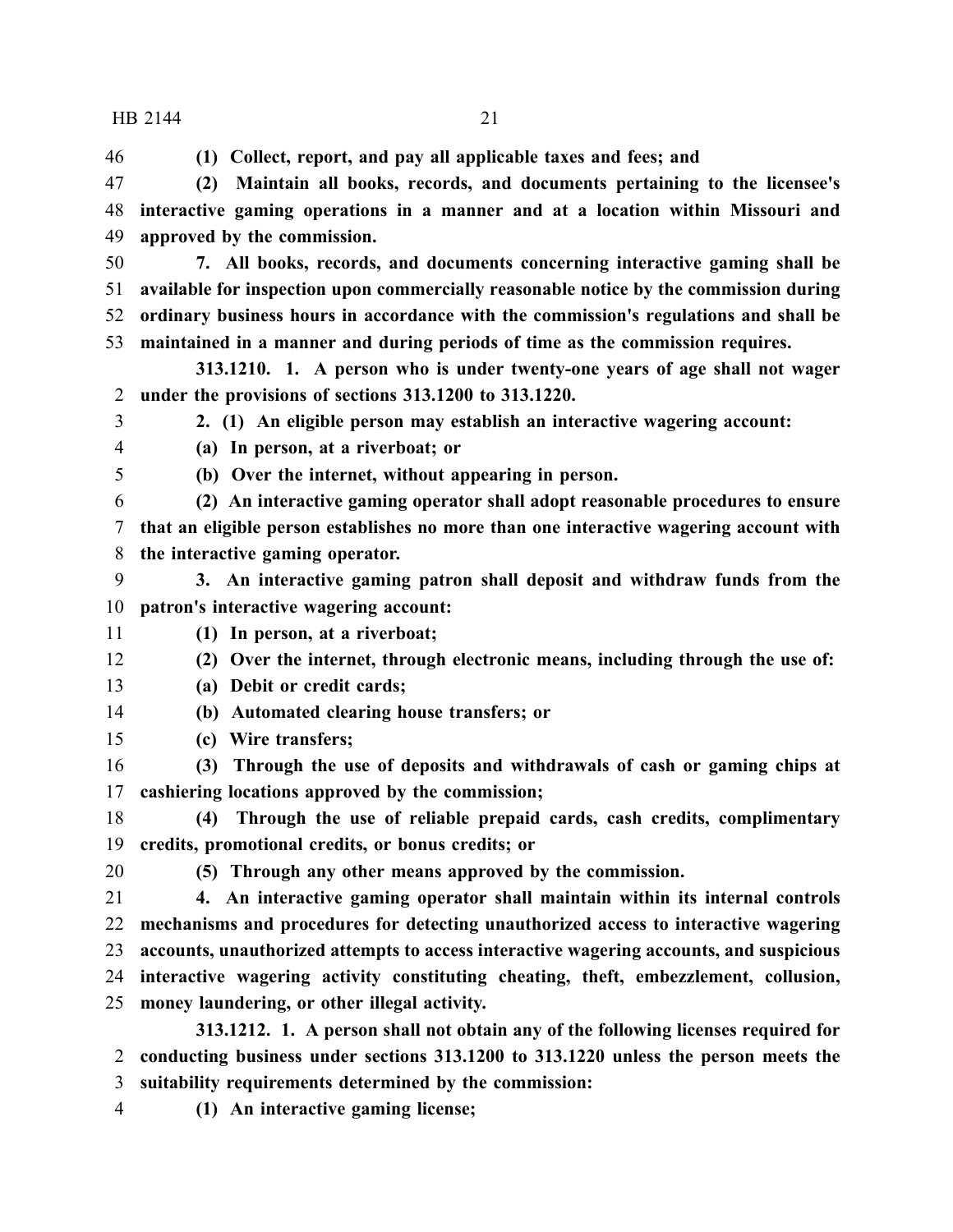**(2) An interactive management service provider license;**

- **(3) A supplier's license; or**
- 

**(4) An occupational license.**

 **2. (1) A person shall apply for an interactive gaming management service provider license in the form required by the commission. The commission may provide an abbreviated application for a person that holds or has a pending application for a management service provider license for interactive gaming, or an equivalent license, in another jurisdiction. To obtain an interactive gaming management service provider license under this section, an applicant shall pay to the commission a license fee of fifty thousand dollars.**

 **(2) An interactive management service provider license issued under this section is valid for one year and may be renewed by paying a renewal fee of twenty-five thousand dollars.**

 **(3) The commission shall deposit the fees received under this section in the interactive gaming fund established under subsection 7 of section 313.1206.**

 **3. (1) An interactive gaming platform and all technology used to conduct interactive gaming shall be:**

**(a) Approved by the commission; and**

 **(b) Acquired by an interactive gaming operator from a person holding a supplier's license or an interactive gaming management service provider license.**

 **(2) The commission shall determine whether other supplies and equipment used to conduct gaming operations require an interactive gaming licensee to acquire the supplies and equipment from a person holding a supplier's license or an interactive gaming management service provider license. The commission shall deposit any license fees collected under this section in the interactive gaming fund established under subsection 7 of section 313.1206.**

 **(3) The provisions of this subsection apply only to the conduct of interactive gaming under sections 313.1200 to 313.1220 and to the acquisition of the technology, equipment, and supplies necessary to conduct interactive gaming.**

 **4. The commission shall determine the occupations related to interactive gaming that shall require an occupational license. The commission shall deposit any license fees collected under this subsection in the interactive gaming fund established under subsection 7 of section 313.1206.**

**5. An interactive gaming operator shall conduct:**

 **(1) Background checks on newly hired employees engaged in activities related to the conducting of interactive gaming; and**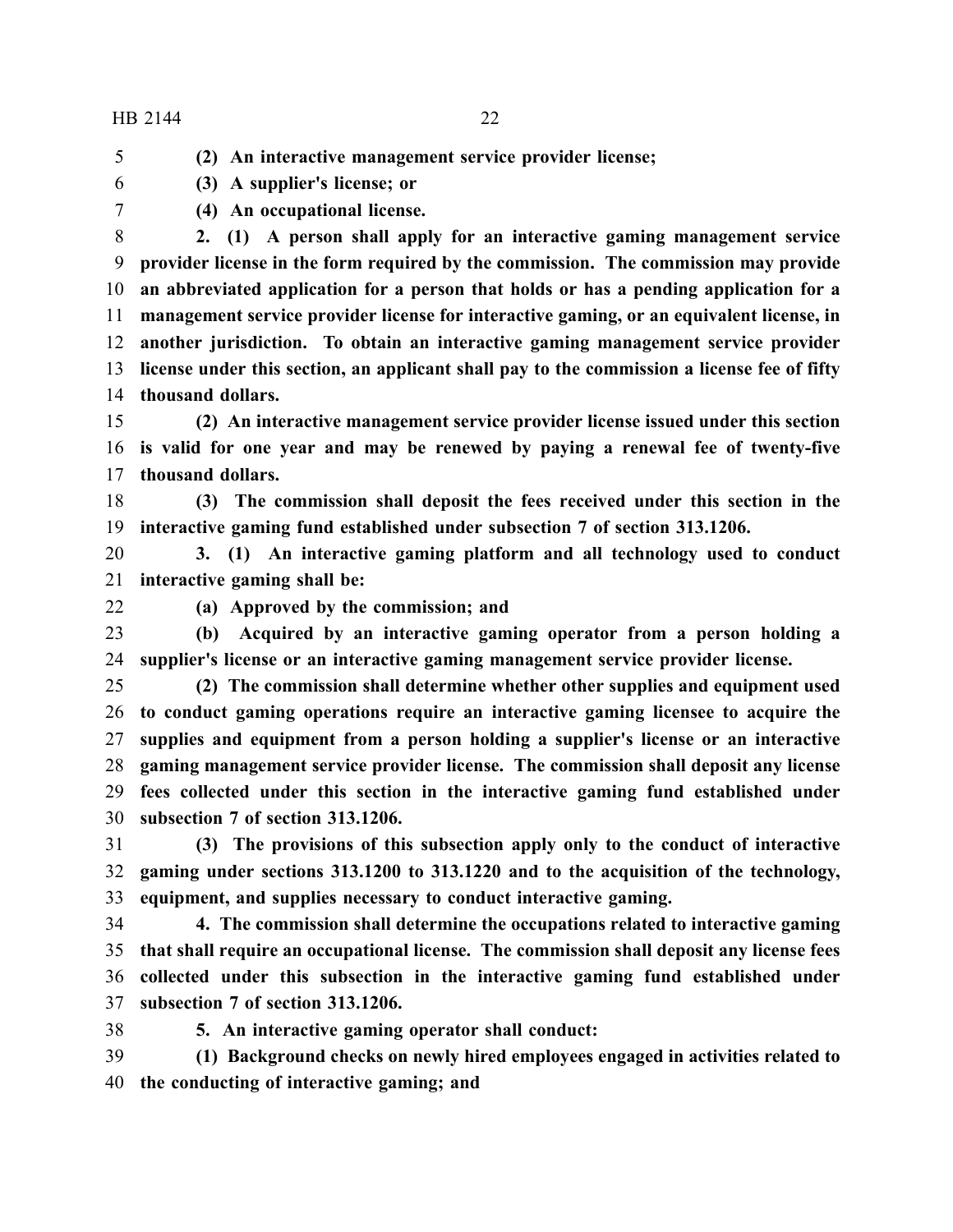**(2) Annual background checks on all existing employees engaged in activities related to the conducting of interactive gaming.**

 **Any background check conducted under this subsection shall include a search for criminal history and for any charges or convictions involving corruption, identity theft, the manipulation of sporting events, or any association with organized crime.**

 **6. The commission may require a background investigation of any officer, director, or shareholder that holds five percent of the equity interests of an applicant for a license described in this section. The commission may recover the actual costs of an investigation conducted under this section from the applicant. The commission may accept any background investigation conducted by another state with licensing standards similar to those established under this section and by the rules of the commission.**

**313.1214. 1. (1) The commission shall develop responsible interactive gaming measures including, but not limited to, a statewide responsible gaming database, identifying individuals who are prohibited from establishing an interactive wagering account or from participating in interactive gaming offered by an interactive gaming operator. The commission shall adopt rules for the establishment and maintenance of the responsible gaming database.**

 **(2) The commission shall maintain the responsible gaming database in a confidential manner. Notwithstanding any provision of law to the contrary, an individual's self-exclusion election and all other information contained in the responsible gaming database shall be confidential.**

 **2. (1) The commission shall adopt rules to establish and implement a voluntary exclusion program for interactive gaming under sections 313.1200 to 313.1220 that meets the requirements provided in subdivision (2) of this subsection.**

**(2) The voluntary exclusion program shall, in its rules, provide that:**

 **(a) Except as otherwise provided by a rule of the commission, a person who participates in the voluntary exclusion program agrees to refrain from participating in interactive gaming offered by any person authorized to conduct interactive gaming under sections 313.1200 to 313.1220;**

 **(b) The name of a person participating in the program is included on a list of persons excluded from all interactive gaming platforms under the jurisdiction of the commission;**

 **(c) Except as otherwise provided by a rule of the commission, a person who participates in the voluntary exclusion program shall not petition the commission for**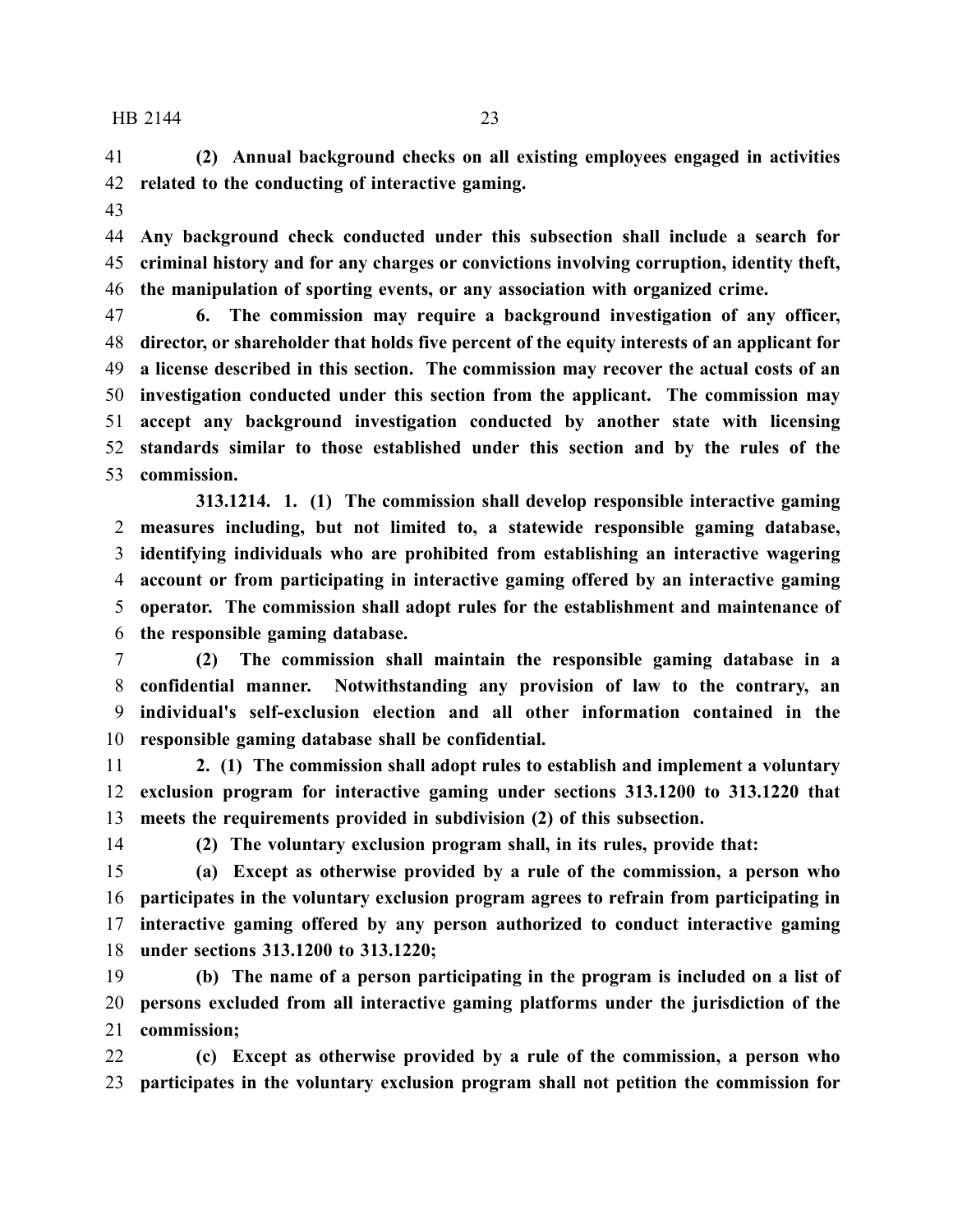**permission to participate in interactive gaming on any interactive gaming platform under the jurisdiction of the commission;**

 **(d) The list of patrons entering the voluntary exclusion program and the personal information of the program participants are confidential and shall be disseminated only by the commission to an interactive gaming operator under the jurisdiction of the commission for the purpose of enforcement and shall be distributed only to other entities upon request by the participant and agreement by the commission;**

 **(e) An interactive gaming operator under the jurisdiction of the commission shall make all reasonable attempts as determined by the commission to cease all direct marketing efforts to any person participating in the program; and**

 **(f) An interactive gaming operator under the jurisdiction of the commission shall not cash the check of a person participating in the program, deposit moneys in an interactive wagering account belonging to such a person, or extend credit to such a person, in any manner. However, the voluntary exclusion program shall not preclude an owner from seeking the payment of a debt accrued by a person before such person entered the program.**

 **3. (1) The commission may authorize the ejection or exclusion of a person from an interactive gaming platform if:**

 **(a) The person's name is on the list of persons voluntarily excluding themselves from interactive gaming in a program established under the rules of the commission;**

**(b) The person violates any of the provisions of sections 313.1200 to 313.1220; or**

 **(c) The commission determines that the person's conduct or reputation is such that the person's presence on an interactive gaming platform may:**

**a. Call into question the honesty and integrity of the gambling operations; or**

**b. Interfere with the orderly conduct of the gambling operations.**

 **(2) A person, other than a person participating in a voluntary exclusion program, may petition the commission for a hearing on such person's ejection or exclusion under this subsection.**

 **4. Every interactive gaming platform shall conspicuously display the number of a toll-free problem gambling helpline so that it is accessible to any person visiting or initially logging onto the interactive gaming platform and to any account holders who log onto the interactive gaming platform.**

 **5. (1) Every interactive gaming platform shall include mechanisms for temporary and permanent self-exclusion from interactive gaming, including the following:**

 **(a) A mechanism for the termination of the interactive wagering account of an interactive gaming patron;**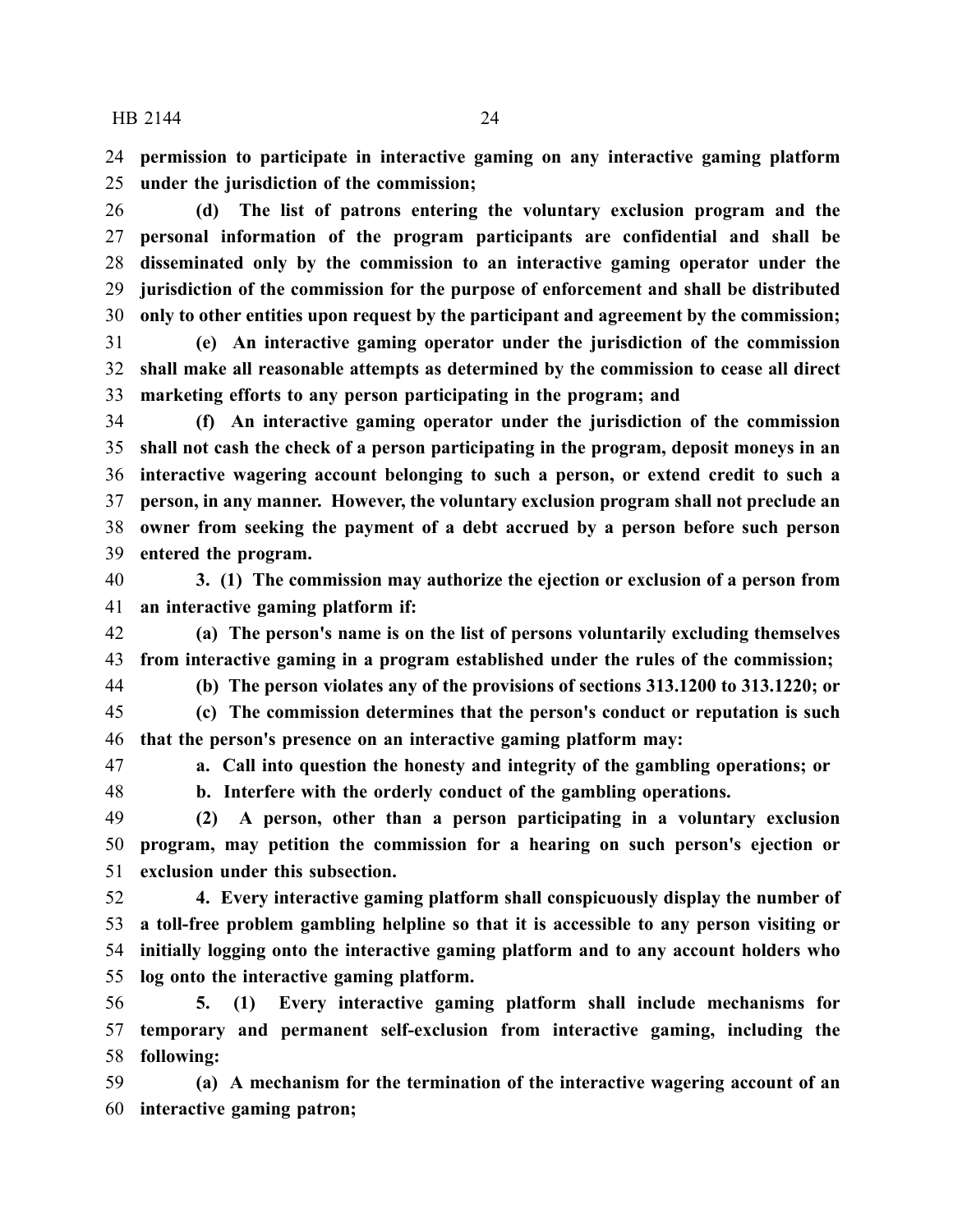**(b) A deposit limit offered on a daily, weekly, and monthly basis that allows an interactive gaming patron to specify the maximum amount of moneys the patron may deposit into the patron's interactive wagering account during the particular time period; and**

 **(c) A spending limit offered on daily, weekly, and monthly basis that allows an interactive gaming patron to specify the maximum amount of the deposits that the patron may put at risk during the particular time period.**

 **(2) Self-imposed wagering or deposit limits shall take effect immediately. However, if an interactive gaming patron makes an increase to a previously imposed limit, such increase shall not take effect until the expiration of the previously imposed limit, per the terms of the participant's original election.**

 **(3) An interactive gaming licensee shall not knowingly mail or otherwise forward any gaming-related promotional materials or email to an interactive wagering account holder during any period in which the account holder has elected to temporarily or permanently suspend or terminate interactive gaming through the account.**

 **6. An individual holding an interactive wagering account shall continue to have access to the interactive wagering account and shall have the ability to withdraw funds from the account, regardless of any temporary or permanent suspension or limits placed upon the account under this section.**

**313.1216. 1. An interactive gaming tax is hereby imposed on the adjusted gross receipts received from authorized interactive gaming offered by an interactive gaming licensee under sections 313.1200 to 313.1220, at a rate of twelve percent.**

**2. An interactive gaming licensee shall be required to do the following:**

 **(1) Remit the daily amount of interactive gaming taxes imposed under subsection 1 of this section to the department on the twenty-fourth calendar day of each month. Any taxes collected during the month but after the day on which the taxes are required to be paid shall be paid to the commission at the same time that the following month's taxes are due; and**

 **(2) Report gaming activity information to the commission, daily, on forms prescribed by the commission.**

 **3. (1) As used in this subsection, the term "qualified wagering" refers to wagers made by patrons using noncashable vouchers, coupons, electronic credits, or electronic promotions provided by the interactive gaming licensee.**

 **(2) An interactive gaming licensee may at any time during a state fiscal year deduct from the adjusted gross receipts reported by the interactive gaming licensee the adjusted gross receipts attributable to qualified wagering. An interactive gaming**